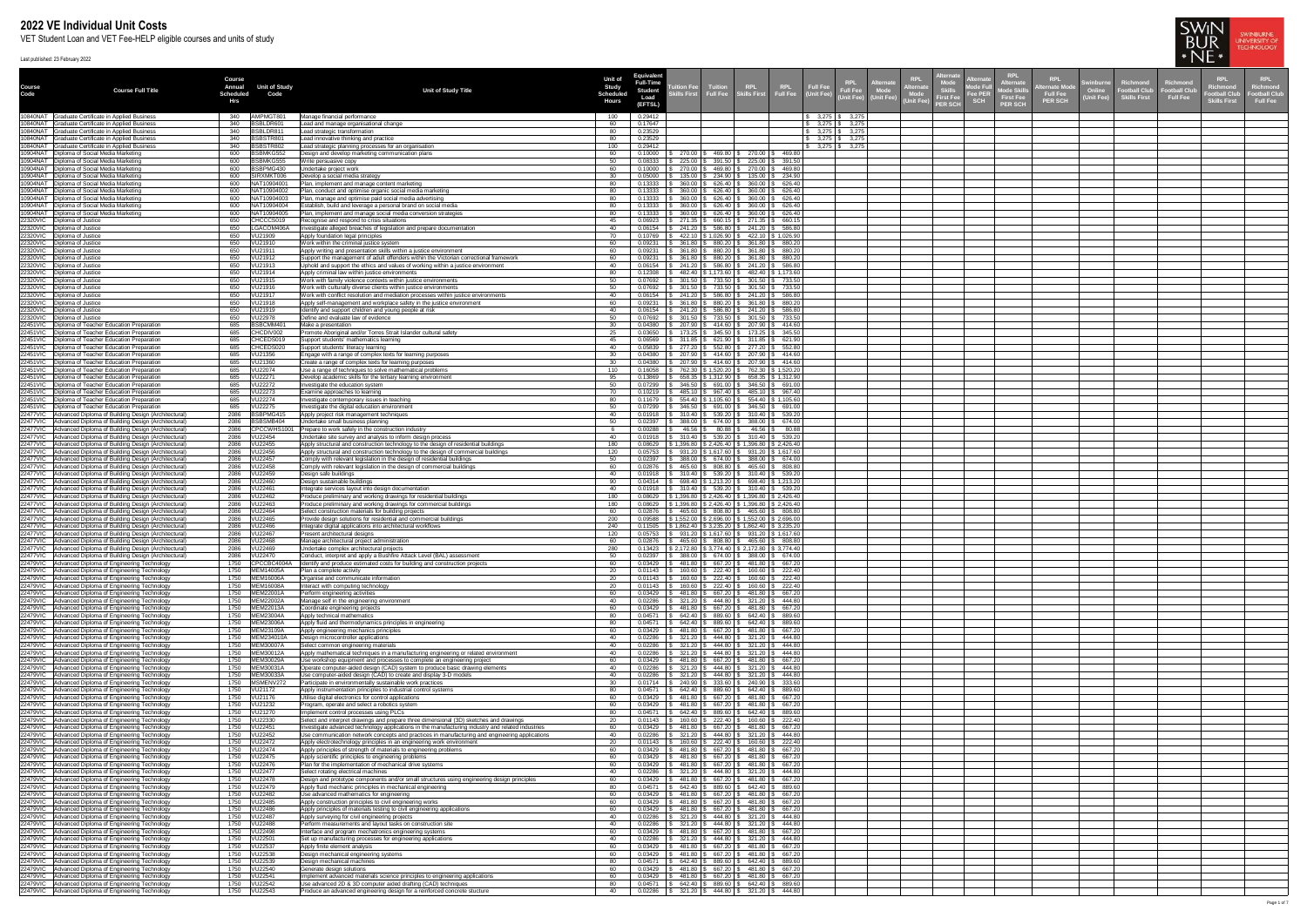|               | 22479VIC Advanced Diploma of Engineering Technology                                                                                                                                       | 1750 VU22546                                                                              | Apply principles of mechanics to engineering structures                                                                                         | 40                                                          |                                                                            |                                   | $0.02286$   \$ 321.20   \$ 444.80   \$ 321.20   \$ 444.80                                                                                                                                                   |                            |                                          |                                                                                                                                                                                                                 |                                                                                  |                                                                                          |                                                                                                                            |                                                         |                                                     |                                                                                                                                           |
|---------------|-------------------------------------------------------------------------------------------------------------------------------------------------------------------------------------------|-------------------------------------------------------------------------------------------|-------------------------------------------------------------------------------------------------------------------------------------------------|-------------------------------------------------------------|----------------------------------------------------------------------------|-----------------------------------|-------------------------------------------------------------------------------------------------------------------------------------------------------------------------------------------------------------|----------------------------|------------------------------------------|-----------------------------------------------------------------------------------------------------------------------------------------------------------------------------------------------------------------|----------------------------------------------------------------------------------|------------------------------------------------------------------------------------------|----------------------------------------------------------------------------------------------------------------------------|---------------------------------------------------------|-----------------------------------------------------|-------------------------------------------------------------------------------------------------------------------------------------------|
| <b>Course</b> | <b>Course Full Title</b>                                                                                                                                                                  | <b>Course</b><br><b>Annual</b><br><b>Unit of Study</b><br><b>Scheduled</b><br>Code<br>Hrs | <b>Unit of Study Title</b>                                                                                                                      | <b>Unit of</b><br><b>Study</b><br>Scheduled<br><b>Hours</b> | <b>Equivalent</b><br><b>Full-Time</b><br><b>Student</b><br>Load<br>(EFTSL) | tion Fee<br><b>Printing First</b> | <b>Tuition</b><br>Tuition RPL<br>Full Fee Skills First                                                                                                                                                      |                            | RPL<br>Full Fee                          | <b>KPL</b><br>\Iternatա<br><u>RPLI</u><br><b>Full Fee</b><br>lternat<br><b>Mode</b><br><b>Full Fee</b><br>(Unit Fee)<br><b>Mode</b><br><b>First Fee</b><br>Unit Fee) (Unit Fee)  <br>Init Fee)<br><b>ER SCH</b> | <b>Alternatt-</b><br><b>Mode Ful</b><br><b>Fee PER</b><br><b>SCH</b>             | <b>RPL</b><br><b>Alternate</b><br><b>Mode Skil</b><br><b>First Fee</b><br><b>PER SCH</b> | <b>RPL</b><br><b>Swinburne</b><br><b>Iternate Mode</b><br>Online<br><b>Full Fee PER</b><br><b>(Unit Fee)</b><br><b>SCH</b> | Richmond<br><b>Football Club</b><br><b>Skills First</b> | Richmond<br><b>Football Club</b><br><b>Full Fee</b> | <b>RPL</b><br><b>KPL</b><br><b>Richmond</b><br>Richmond<br>ootball Club<br><b>Football Cluk</b><br><b>Full Fee</b><br><b>Skills First</b> |
|               | 22479VIC   Advanced Diploma of Engineering Technology<br>22479VIC Advanced Diploma of Engineering Technology                                                                              | 1750 VU22547                                                                              | Produce an engineering design for drainage pipes and culverts<br>Produce an engineering design for a stormwater reticulation scheme             | 40                                                          | 0.03429<br>0.02286                                                         | 481.80<br>321.20                  | 667.20<br>444.80                                                                                                                                                                                            | 321.20                     | 481.80 \$ 667.20<br>\$444.80             |                                                                                                                                                                                                                 |                                                                                  |                                                                                          |                                                                                                                            |                                                         |                                                     |                                                                                                                                           |
|               | 22479VIC Advanced Diploma of Engineering Technology<br>22479VIC   Advanced Diploma of Engineering Technology                                                                              | 1750<br>VU22549                                                                           | Produce an engineering design for a sewerage reticulation scheme<br>Produce an engineering design for a reinforced concrete structure           |                                                             | 0.02286<br>0.02286                                                         | 321.20<br>321.20                  | 444.80<br>444.80                                                                                                                                                                                            | 321.20<br>321.20           | 444.80<br>444.80                         |                                                                                                                                                                                                                 |                                                                                  |                                                                                          |                                                                                                                            |                                                         |                                                     |                                                                                                                                           |
|               | 22479VIC   Advanced Diploma of Engineering Technology<br>22479VIC   Advanced Diploma of Engineering Technology                                                                            | VU22559<br>1750                                                                           | Apply surveying computations to civil engineering projects<br>Design timber structures                                                          |                                                             | 0.02286<br>0.03429                                                         | 321.20<br>481.80                  | 444.80<br>667.20                                                                                                                                                                                            | 321.20<br>481.80           | \$444.80<br>\$667.20                     |                                                                                                                                                                                                                 |                                                                                  |                                                                                          |                                                                                                                            |                                                         |                                                     |                                                                                                                                           |
|               | 22479VIC   Advanced Diploma of Engineering Technology<br>22479VIC Advanced Diploma of Engineering Technology<br>22479VIC Advanced Diploma of Engineering Technology                       | 1750 VU22562<br>VU22563<br>1750                                                           | Produce geometric designs for roads<br>Apply principles of soil mechanics to civil engineering<br>Set up mechatronics engineering systems       | 60                                                          | 0.03429<br>0.03429<br>0.03429                                              | 481.80  <br>481.80<br>481.80      | 667.20<br>667.20<br>667.20                                                                                                                                                                                  | 481.80<br>481.80<br>481.80 | \$667.20<br>\$667.20<br>\$667.20         |                                                                                                                                                                                                                 |                                                                                  |                                                                                          |                                                                                                                            |                                                         |                                                     |                                                                                                                                           |
|               | 22479VIC   Advanced Diploma of Engineering Technology<br>22479VIC   Advanced Diploma of Engineering Technology                                                                            | 1750 VU22564<br>1750 VU22565                                                              | Plan and manage a robotics system<br>Set up fluid power controlled engineering systems                                                          | 60<br>80                                                    | 0.03429<br>0.04571                                                         | 481.80<br>642.40                  | 667.20   \$<br>889.60                                                                                                                                                                                       |                            | 481.80   \$ 667.20<br>642.40   \$ 889.60 |                                                                                                                                                                                                                 |                                                                                  |                                                                                          |                                                                                                                            |                                                         |                                                     |                                                                                                                                           |
|               | AHC50416   Diploma of Horticulture<br>AHC50416   Diploma of Horticulture                                                                                                                  | AHCBUS515<br>1390<br>1390   AHCDES501                                                     | Prepare estimates, quotes and tenders<br>Design sustainable landscapes                                                                          | 120<br>80                                                   | 0.08633<br>0.05755                                                         |                                   | 976.80   \$ 1,544.40   \$ 976.80   \$ 1,544.40<br>651.20   \$ 1,029.60   \$ 651.20   \$ 1,029.60                                                                                                            |                            |                                          |                                                                                                                                                                                                                 |                                                                                  |                                                                                          |                                                                                                                            |                                                         |                                                     |                                                                                                                                           |
|               | AHC50416   Diploma of Horticulture<br>AHC50416   Diploma of Horticulture<br>AHC50416   Diploma of Horticulture                                                                            | AHCDES502<br>1390<br>AHCDES503<br>1390<br>1390   AHCIRG506                                | Prepare a landscape design<br>Assess landscape sites<br>Design irrigation systems                                                               | 240<br>120                                                  | 0.17266<br>0.07914<br>0.08633                                              |                                   | $$1,953.60$   \$ 3,088.80   \$ 1,953.60   \$ 3,088.80<br>895.40   \$ 1,415.70   \$ 895.40   \$ 1,415.70<br>$$976.80 \mid $1,544.40 \mid $976.80 \mid $1,544.40$                                             |                            |                                          |                                                                                                                                                                                                                 |                                                                                  |                                                                                          |                                                                                                                            |                                                         |                                                     |                                                                                                                                           |
|               | AHC50416   Diploma of Horticulture<br>AHC50416   Diploma of Horticulture                                                                                                                  | AHCLSC501<br>1390<br>AHCLSC502<br>1390                                                    | Survey and establish site levels<br>Manage landscape projects                                                                                   |                                                             | 0.05755<br>0.14388                                                         |                                   | $651.20$   \$1,029.60   \$651.20   \$1,029.60<br>\$1,628.00   \$2,574.00   \$1,628.00   \$2,574.00                                                                                                          |                            |                                          |                                                                                                                                                                                                                 |                                                                                  |                                                                                          |                                                                                                                            |                                                         |                                                     |                                                                                                                                           |
|               | AHC50416   Diploma of Horticulture<br>AHC50416   Diploma of Horticulture                                                                                                                  | 1390   AHCPCM501<br>1390   AHCPCM502                                                      | Diagnose plant health problems<br>Collect and classify plants                                                                                   | 120<br>120                                                  | 0.08633<br>0.08633                                                         |                                   | $$976.80 \mid $1,544.40 \mid $976.80 \mid $1,544.40$<br>$$976.80 \mid $1,544.40 \mid $976.80 \mid $1,544.40$<br>$$1,058.20$   \$1,673.10   \$1,058.20   \$1,673.10                                          |                            |                                          |                                                                                                                                                                                                                 |                                                                                  |                                                                                          |                                                                                                                            |                                                         |                                                     |                                                                                                                                           |
|               | AHC50416   Diploma of Horticulture<br>AHC50416   Diploma of Horticulture<br>AHC50416   Diploma of Horticulture                                                                            | AHCPCM503<br>1390<br>1390   AHCPCM504<br>1390   AHCPCM510                                 | Specify plants for landscapes<br>Design specialised landscape<br>Collect and classify plants                                                    | 150<br>120                                                  | 0.09353<br>0.08633                                                         |                                   | $0.10791$   \$ 1,221.00   \$ 1,930.50   \$ 1,221.00   \$ 1,930.50<br>$\frac{1}{3}$ 976.80 $\frac{1}{3}$ 1,544.40 $\frac{1}{3}$ 976.80 $\frac{1}{3}$ 1,544.40                                                |                            |                                          |                                                                                                                                                                                                                 |                                                                                  |                                                                                          |                                                                                                                            |                                                         |                                                     |                                                                                                                                           |
|               | AHC50416   Diploma of Horticulture<br>AHC50416   Diploma of Horticulture                                                                                                                  | AHCPER502<br>1390<br>1390   AHCPGD501                                                     | Design an integrated permaculture system<br>Manage plant cultural practices                                                                     | 80-                                                         | 0.14388                                                                    |                                   | $0.05755$ \ \$ 651.20 \ \$ 1,029.60 \ \$ 651.20 \ \$ 1,029.60<br>$\vert$ \$ 1,628.00 $\vert$ \$ 2,574.00 $\vert$ \$ 1,628.00 $\vert$ \$ 2,574.00                                                            |                            |                                          |                                                                                                                                                                                                                 |                                                                                  |                                                                                          |                                                                                                                            |                                                         |                                                     |                                                                                                                                           |
|               | AHC50416   Diploma of Horticulture<br>AHC50416   Diploma of Horticulture<br>AHC50416   Diploma of Horticulture                                                                            | 1390 AHCPHT502<br>1390   AHCPMG413<br>1390 AHCSOL505                                      | Develop a horticultural production plan<br>Define the pest problem<br>Monitor and manage soils for production                                   | 120                                                         | 0.12950<br>0.07194<br>0.08633                                              |                                   | $$1,465.20$ $$2,316.60$ $$1,465.20$ $$2,316.60$<br>814.00   \$1,287.00   \$814.00   \$1,287.00<br>$976.80$   \$1,544.40   \$976.80   \$1,544.40                                                             |                            |                                          |                                                                                                                                                                                                                 |                                                                                  |                                                                                          |                                                                                                                            |                                                         |                                                     |                                                                                                                                           |
|               | AHC50416   Diploma of Horticulture<br>AHC50416   Diploma of Horticulture                                                                                                                  | 1390   AHCWRK503<br>1390 AHCWRK507                                                        | Prepare reports<br>Implement professional practice                                                                                              |                                                             | 0.04317<br>0.07194                                                         |                                   | 488.40   \$772.20   \$488.40   \$772.20<br>814.00   \$1,287.00   \$814.00   \$1,287.00                                                                                                                      |                            |                                          |                                                                                                                                                                                                                 |                                                                                  |                                                                                          |                                                                                                                            |                                                         |                                                     |                                                                                                                                           |
|               | AHC50416   Diploma of Horticulture<br>AHC50416   Diploma of Horticulture                                                                                                                  | 1390 AHCWRK513<br>1390<br>CUAACD302                                                       | Write and present reports<br>Produce computer-aided drawings                                                                                    |                                                             | 0.04317<br>0.03597                                                         | 407.00                            | 488.40   \$772.20   \$488.40   \$772.20<br>643.50                                                                                                                                                           |                            | 407.00 \$ 643.50                         |                                                                                                                                                                                                                 |                                                                                  |                                                                                          |                                                                                                                            |                                                         |                                                     |                                                                                                                                           |
|               | AHC50616   Diploma of Landscape Design<br>AHC50616   Diploma of Landscape Design                                                                                                          | AHCBUS515<br>1390<br>AHCDES501<br>1390                                                    | Prepare estimates, quotes and tenders<br>Design sustainable landscapes                                                                          |                                                             | 0.08633<br>0.05755                                                         |                                   | 976.80   \$ 1,544.40   \$ 976.80   \$ 1,544.40<br>651.20   \$1,029.60   \$651.20   \$1,029.60                                                                                                               |                            |                                          |                                                                                                                                                                                                                 |                                                                                  |                                                                                          |                                                                                                                            |                                                         |                                                     |                                                                                                                                           |
|               | AHC50616   Diploma of Landscape Design<br>AHC50616   Diploma of Landscape Design<br>AHC50616   Diploma of Landscape Design                                                                | 1390   AHCDES502<br>1390   AHCDES503<br>1390   AHCDES504                                  | Prepare a landscape design<br>Assess landscape sites<br>Design for construction of landscape features                                           |                                                             | 0.17266<br>0.07914<br>0.07194                                              |                                   | $1,953.60$   \$ 3,088.80   \$ 1,953.60   \$ 3,088.80<br>895.40   \$ 1,415.70   \$ 895.40   \$ 1,415.70<br>814.00   \$ 1,287.00   \$ 814.00   \$ 1,287.00                                                    |                            |                                          |                                                                                                                                                                                                                 |                                                                                  |                                                                                          |                                                                                                                            |                                                         |                                                     |                                                                                                                                           |
|               | AHC50616   Diploma of Landscape Design<br>AHC50616   Diploma of Landscape Design                                                                                                          | AHCIRG506<br>1390<br>1390   AHCLPW 406                                                    | Design irrigation systems<br>Supervise the monitoring of biodiversity                                                                           | 100                                                         | 0.08633<br>0.07194                                                         |                                   | $976.80$   \$1,544.40   \$976.80   \$1,544.40<br>814.00   \$ 1,287.00   \$ 814.00   \$ 1,287.00                                                                                                             |                            |                                          |                                                                                                                                                                                                                 |                                                                                  |                                                                                          |                                                                                                                            |                                                         |                                                     |                                                                                                                                           |
|               | AHC50616   Diploma of Landscape Design<br>AHC50616   Diploma of Landscape Design<br>AHC50616   Diploma of Landscape Design                                                                | 1390   AHCLSC501<br>1390   AHCLSC502<br>1390   AHCPCM502                                  | Survey and establish site levels<br>Manage landscape projects<br>Collect and classify plants                                                    | 120                                                         | 0.05755<br>0.14388<br>0.08633                                              |                                   | 651.20   \$ 1,029.60   \$ 651.20   \$ 1,029.60<br>  \$1,628.00   \$2,574.00   \$1,628.00   \$2,574.00<br>$$976.80 \mid $1,544.40 \mid $976.80 \mid $1,544.40$                                               |                            |                                          |                                                                                                                                                                                                                 |                                                                                  |                                                                                          |                                                                                                                            |                                                         |                                                     |                                                                                                                                           |
|               | AHC50616   Diploma of Landscape Design<br>AHC50616   Diploma of Landscape Design                                                                                                          | 1390   AHCPCM503<br>1390   AHCPCM504                                                      | Specify plants for landscapes<br>Design specialised landscape                                                                                   |                                                             | 0.09353<br>0.10791                                                         |                                   | $$1,058.20$   \$1,673.10   \$1,058.20   \$1,673.10<br>  \$1,221.00   \$1,930.50   \$1,221.00   \$1,930.50                                                                                                   |                            |                                          |                                                                                                                                                                                                                 |                                                                                  |                                                                                          |                                                                                                                            |                                                         |                                                     |                                                                                                                                           |
|               | AHC50616   Diploma of Landscape Design<br>AHC50616   Diploma of Landscape Design                                                                                                          | AHCPCM510<br>1390<br>1390   AHCPER502                                                     | Collect and classify plants<br>Design an integrated permaculture system                                                                         | 120                                                         | 0.08633<br>0.05755                                                         |                                   | \$ 976.80   \$ 1,544.40   \$ 976.80   \$ 1,544.40<br>651.20   \$ 1,029.60   \$ 651.20   \$ 1,029.60                                                                                                         |                            |                                          |                                                                                                                                                                                                                 |                                                                                  |                                                                                          |                                                                                                                            |                                                         |                                                     |                                                                                                                                           |
|               | AHC50616   Diploma of Landscape Design<br>AHC50616   Diploma of Landscape Design<br>AHC50616   Diploma of Landscape Design                                                                | 1390   AHCPGD501<br>1390   AHCWRK507<br>AHCWRK513<br>1390                                 | Manage plant cultural practices<br>Implement professional practice<br>Write and present reports                                                 | 200                                                         | 0.07194<br>0.04317                                                         |                                   | $0.14388$   \$ 1,628.00   \$ 2,574.00   \$ 1,628.00   \$ 2,574.00<br>$\frac{1}{2}$ 814.00   \$1,287.00   \$814.00   \$1,287.00<br>488.40   \$772.20   \$488.40   \$772.20                                   |                            |                                          |                                                                                                                                                                                                                 |                                                                                  |                                                                                          |                                                                                                                            |                                                         |                                                     |                                                                                                                                           |
|               | AHC50616   Diploma of Landscape Design<br>AHC51120   Diploma of Conservation and Ecosystem Management                                                                                     | 1390 CUAACD302<br>1460   AHCDES502                                                        | Produce computer-aided drawings<br>Prepare a landscape design                                                                                   | 50                                                          | 0.03597<br>0.16438                                                         |                                   | $\vert$ \$ 1,896.00   \$ 3,254.40   \$ 1,896.00   \$ 3,254.40                                                                                                                                               |                            |                                          |                                                                                                                                                                                                                 |                                                                                  |                                                                                          |                                                                                                                            |                                                         |                                                     |                                                                                                                                           |
|               | AHC51120   Diploma of Conservation and Ecosystem Management<br>AHC51120   Diploma of Conservation and Ecosystem Management                                                                | 1460   AHCFIR502<br>1460   AHCILM501                                                      | Plan prescribed burning for fuel, ecological and cultural resource management<br>Conduct field research into natural and cultural resources     | 200                                                         | 0.04110                                                                    |                                   | $$474.00 \mid $813.60 \mid $474.00 \mid $813.60$<br>$0.13699$   \$ 1,580.00   \$ 2,712.00   \$ 1,580.00   \$ 2,712.00                                                                                       |                            |                                          |                                                                                                                                                                                                                 |                                                                                  |                                                                                          |                                                                                                                            |                                                         |                                                     |                                                                                                                                           |
|               | AHC51120   Diploma of Conservation and Ecosystem Management<br>AHC51120   Diploma of Conservation and Ecosystem Management<br>AHC51120   Diploma of Conservation and Ecosystem Management | 1460   AHCLPW501<br>1460   AHCNAR502<br>1460   AHCNAR504                                  | Develop a management plan for a designated area<br>Conduct biological surveys<br>Manage natural area restoration programs                       | 200<br>200                                                  |                                                                            |                                   | $0.13699$   \$ 1,580.00   \$ 2,712.00   \$ 1,580.00   \$ 2,712.00<br>$0.13699$   \$ 1,580.00   \$ 2,712.00   \$ 1,580.00   \$ 2,712.00<br>$0.13699$   \$ 1,580.00   \$ 2,712.00   \$ 1,580.00   \$ 2,712.00 |                            |                                          |                                                                                                                                                                                                                 |                                                                                  |                                                                                          |                                                                                                                            |                                                         |                                                     |                                                                                                                                           |
|               | AHC51120   Diploma of Conservation and Ecosystem Management<br>AHC51120   Diploma of Conservation and Ecosystem Management                                                                | 1460   AHCNAR505<br>1460   AHCNRM502                                                      | Plan river restoration works<br>Develop a water quality monitoring program                                                                      | 120                                                         | 0.08219                                                                    |                                   | $$1,185.00$ $$2,034.00$ $$1,185.00$ $$2,034.00$<br>948.00   \$ 1,627.20   \$ 948.00   \$ 1,627.20                                                                                                           |                            |                                          |                                                                                                                                                                                                                 |                                                                                  |                                                                                          |                                                                                                                            |                                                         |                                                     |                                                                                                                                           |
|               | AHC51120   Diploma of Conservation and Ecosystem Management<br>AHC51120   Diploma of Conservation and Ecosystem Management                                                                | 1460   AHCPCM501<br>1460   AHCPCM502                                                      | Diagnose plant health problems<br>Collect and classify plants                                                                                   | 120<br>120                                                  | 0.08219<br>0.08219                                                         |                                   | $948.00$   \$1,627.20   \$948.00   \$1,627.20<br>$948.00$   \$1,627.20   \$948.00   \$1,627.20                                                                                                              |                            |                                          |                                                                                                                                                                                                                 |                                                                                  |                                                                                          |                                                                                                                            |                                                         |                                                     |                                                                                                                                           |
|               | AHC51120   Diploma of Conservation and Ecosystem Management<br>AHC51120   Diploma of Conservation and Ecosystem Management<br>AHC51120   Diploma of Conservation and Ecosystem Management | 1460   AHCPER502<br>AHCPMG413<br>1460<br>AHCWHS401<br>1460                                | Design an integrated permaculture system<br>Define the pest problem<br>Maintain work health and safety processes                                | 100                                                         | 0.05479<br>0.06849<br>0.04795                                              | 553.00                            | $632.00$   \$ 1,084.80   \$ 632.00   \$ 1,084.80<br>790.00   \$1,356.00   \$790.00   \$1,356.00<br>$$949.20 \, \text{\r{}}\,$ 553.00 \ \$949.20                                                             |                            |                                          |                                                                                                                                                                                                                 |                                                                                  |                                                                                          |                                                                                                                            |                                                         |                                                     |                                                                                                                                           |
|               | AHC51120 Diploma of Conservation and Ecosystem Management<br>BSB50120   Diploma of Business                                                                                               | 1460 AHCWRK503<br>BSBCMM51<br>670                                                         | Prepare reports<br>Communicate with influence                                                                                                   |                                                             | 0.04110<br>0.08955                                                         |                                   | 474.00   \$ 813.60   \$ 474.00   \$ 813.60                                                                                                                                                                  |                            |                                          | 492.00                                                                                                                                                                                                          | $$441.00$ $$685.80$ $$$                                                          | 441.00                                                                                   | 685.80                                                                                                                     |                                                         |                                                     |                                                                                                                                           |
|               | BSB50120   Diploma of Business<br>BSB50120   Diploma of Business                                                                                                                          | 670<br>BSBCRT511<br>BSBDAT501<br>670                                                      | Develop critical thinking in others<br>Analyse data                                                                                             |                                                             | 0.07463<br>0.08955                                                         | 407.50<br>489.00                  | 618.00<br>\$741.60                                                                                                                                                                                          | 407.50                     | \$618.00<br>489.00   \$741.60            | 492.00                                                                                                                                                                                                          | $$367.50 \mid $571.50 \mid $$                                                    | 367.50                                                                                   | $571.50$ \ \$ 800.00                                                                                                       |                                                         |                                                     |                                                                                                                                           |
|               | BSB50120   Diploma of Business<br>BSB50120   Diploma of Business<br>BSB50120   Diploma of Business                                                                                        | BSBFIN501<br>670<br><b>BSBHRM525</b><br>670<br>670<br>BSBHRM527                           | Manage budgets and financial plans<br>Manage recruitment and onboarding<br>Coordinate human resource functions and processes                    |                                                             | 0.10448<br>08955<br>0.08955                                                | 570.50<br>489.00                  | 865.20<br>741.60丨                                                                                                                                                                                           | 570.50  <br>489.00         | \$865.20<br>741.60                       | 492.00<br>492.00                                                                                                                                                                                                | \$514.50   \$800.10   \$<br>\$441.00   \$685.80   \$                             | 514.50<br>441.00 \$                                                                      | $800.10$ \$ $800.00$<br>685.80<br>800.00                                                                                   |                                                         |                                                     |                                                                                                                                           |
|               | BSB50120   Diploma of Business<br>BSB50120   Diploma of Business                                                                                                                          | BSBINS601<br>670<br>BSBLDR522<br>670                                                      | Manage knowledge and information<br>Manage people performance                                                                                   |                                                             | 0.11940<br>0.10448                                                         | 652.00                            | 988.80                                                                                                                                                                                                      | 652.00                     | \$988.80                                 |                                                                                                                                                                                                                 |                                                                                  |                                                                                          | 800.00                                                                                                                     |                                                         |                                                     |                                                                                                                                           |
|               | BSB50120   Diploma of Business<br>BSB50120   Diploma of Business                                                                                                                          | 670<br>BSBMKG541<br>BSBOPS501<br>670                                                      | Identify and evaluate marketing opportunities<br>Manage business resources                                                                      |                                                             | 0.10448<br>.11940                                                          | 652.00                            | 988.80                                                                                                                                                                                                      | 652.00                     | \$988.80                                 | 492.00                                                                                                                                                                                                          | $$588.00 \;   \; $914.40 \;   \; $$                                              | 588.00                                                                                   | 800.00<br>914.40<br>800.00                                                                                                 |                                                         |                                                     |                                                                                                                                           |
|               | BSB50120   Diploma of Business<br>BSB50120   Diploma of Business<br>BSB50120   Diploma of Business                                                                                        | BSBOPS502<br>670<br>BSBOPS503<br>670<br>BSBOPS504<br>670                                  | Manage business operational plans<br>Develop administrative systems<br>Manage business risk                                                     |                                                             | 0.10448<br>0.07463<br>0.08955                                              |                                   |                                                                                                                                                                                                             |                            |                                          | 492.00                                                                                                                                                                                                          | \$441.00   \$685.80   \$                                                         | 441.00                                                                                   | 800.00<br>685.80   \$ 800.00                                                                                               |                                                         |                                                     |                                                                                                                                           |
|               | BSB50120   Diploma of Business<br>BSB50120   Diploma of Business                                                                                                                          | 670 BSBOPS601<br>BSBPEF501<br>670                                                         | Develop and implement business plans<br>Manage personal and professional development                                                            | 60<br>60                                                    | 0.08955<br>0.08955                                                         |                                   | 489.00   \$741.60   \$489.00   \$741.60                                                                                                                                                                     |                            |                                          |                                                                                                                                                                                                                 |                                                                                  |                                                                                          | 800.00                                                                                                                     |                                                         |                                                     |                                                                                                                                           |
|               | BSB50120   Diploma of Business<br>BSB50120   Diploma of Business                                                                                                                          | 670<br>BSBPMG430<br>670 BSBSTR501                                                         | Jndertake project work<br>Establish innovative work environments                                                                                | 50                                                          | 0.08955<br>0.07463                                                         |                                   | 489.00   \$741.60   \$                                                                                                                                                                                      |                            | 489.00   \$741.60                        | 492.00<br>492.00                                                                                                                                                                                                | $$441.00 \mid $685.80 \mid $$                                                    | 441.00<br>$$367.50 \;   \; $571.50 \;   \; $367.50 \;   \;$                              | 685.80 \$ 800.00<br>$571.50$ \$ 800.00                                                                                     |                                                         |                                                     |                                                                                                                                           |
|               | BSB50120   Diploma of Business<br>BSB50120   Diploma of Business<br>BSB50120   Diploma of Business                                                                                        | BSBSUS511<br>670<br>670 BSBTEC501<br>670 BSBTWK502                                        | Develop workplace policies and procedures for sustainability<br>Develop and implement an e-commerce strategy<br>Manage team effectiveness       | 60                                                          | 0.07463<br>0.07463<br>0.08955                                              |                                   | $407.50$   \$ 618.00   \$ 407.50   \$ 618.00                                                                                                                                                                |                            |                                          | 492.00<br>492.00                                                                                                                                                                                                | $$367.50 \;   \; $571.50 \;   \; $$<br>$$367.50 \,   \, $571.50 \,   \, $$       | 367.50<br>367.50<br>$$441.00 \mid $685.80 \mid $441.00 \mid $$                           | $571.50$ \ \$ 800.00<br>571.50<br>685.80   \$ 800.00                                                                       |                                                         |                                                     |                                                                                                                                           |
|               | BSB50120   Diploma of Business<br>BSB50120   Diploma of Business                                                                                                                          | BSBTWK503<br>670<br>670<br>BSBXCM501                                                      | Manage meetings<br>Lead communication in the workplace                                                                                          |                                                             | 0.04478<br>0.07463                                                         |                                   | $407.50$ $\frac{1}{9}$ 618.00 $\frac{1}{9}$ 407.50 $\frac{1}{9}$ 618.00                                                                                                                                     |                            |                                          | 492.00<br>492.00                                                                                                                                                                                                | $$220.50 \mid $342.90 \mid $$                                                    | 220.50<br>\$ 367.50   \$ 571.50   \$ 367.50                                              | $342.90 \mid \$$ 800.00<br>$571.50$ \ \$ 800.00                                                                            |                                                         |                                                     |                                                                                                                                           |
|               | BSB50120   Diploma of Business<br>BSB50215   Diploma of Business<br>BSB50215   Diploma of Business                                                                                        | 670 SIRXECM003<br>470 BSBADM502<br>BSBEBU511<br>470                                       | Design an ecommerce site<br>Manage meetings<br>Develop and implement an e-business strategy                                                     | 50<br>30 <sup>2</sup><br>50                                 | 0.07463<br>0.06383<br>0.10638                                              |                                   | 407.50   \$ 618.00   \$ 407.50   \$ 618.00                                                                                                                                                                  |                            |                                          | $\frac{1}{2}$ 737.50 $\frac{1}{2}$ 737.50<br>737.50 \$737.50                                                                                                                                                    |                                                                                  |                                                                                          | $\vert $ \$ 800.00 $\vert$                                                                                                 |                                                         |                                                     |                                                                                                                                           |
|               | BSB50215   Diploma of Business<br>BSB50320   Diploma of Human Resource Management                                                                                                         | 470 BSBLDR513<br>BSBCRT511<br>730                                                         | Communicate with influence<br>Develop critical thinking in others                                                                               | 60                                                          | 0.12766<br>0.06849                                                         |                                   |                                                                                                                                                                                                             |                            |                                          | 737.50 \$737.50                                                                                                                                                                                                 |                                                                                  |                                                                                          | 800.00                                                                                                                     |                                                         |                                                     |                                                                                                                                           |
|               | BSB50320   Diploma of Human Resource Management<br>BSB50320   Diploma of Human Resource Management                                                                                        | BSBCMM51<br>730<br>730<br>BSBHRM521                                                       | Communicate with influence<br>Facilitate performance development processes                                                                      | 60<br>60.                                                   | 0.08219<br>0.08219                                                         |                                   |                                                                                                                                                                                                             |                            |                                          |                                                                                                                                                                                                                 | $$376.20 \, \text{S}$ 616.20 \ \$                                                | \$384.60   \$629.40   \$384.60  <br>376.20                                               | 629.40<br>$616.20$ \ \$ 800.00                                                                                             |                                                         |                                                     |                                                                                                                                           |
|               | BSB50320   Diploma of Human Resource Management<br>BSB50320   Diploma of Human Resource Management<br>BSB50320   Diploma of Human Resource Management                                     | BSBHRM522<br>730<br>BSBHRM523<br>730<br>BSBHRM524<br>730                                  | Manage employee and industrial relations<br>Coordinate the learning and development of teams and individuals                                    | 60                                                          | 0.10959<br>0.08219<br>0.08219                                              |                                   |                                                                                                                                                                                                             |                            |                                          |                                                                                                                                                                                                                 | $$501.60 \,   \, $821.60 \,   \, $$<br>$$376.20 \, \text{S}$ 616.20 \ \$         | 501.60<br>376.20<br>\$ 376.20   \$ 616.20   \$    376.20                                 | 821.60   \$ 800.00<br>$616.20$ \$ 800.00<br>$616.20$ \ \$ 800.00                                                           |                                                         |                                                     |                                                                                                                                           |
|               | BSB50320   Diploma of Human Resource Management<br>BSB50320   Diploma of Human Resource Management                                                                                        | 730<br>BSBHRM525<br>BSBHRM526<br>730                                                      | Coordinate workforce plan implementation<br>Manage recruitment and onboarding<br>Manage payroll                                                 |                                                             | 0.08219<br>0.04110                                                         |                                   |                                                                                                                                                                                                             |                            |                                          |                                                                                                                                                                                                                 | \$ 376.20   \$ 616.20   \$                                                       | 376.20                                                                                   | $616.20$ \$ 800.00<br>800.00                                                                                               |                                                         |                                                     |                                                                                                                                           |
|               | BSB50320   Diploma of Human Resource Management<br>BSB50320   Diploma of Human Resource Management                                                                                        | 730<br>BSBHRM527<br>730<br>BSBLDR522                                                      | Coordinate human resource functions and processes<br>Manage people performance                                                                  |                                                             | 0.08219<br>0.09589                                                         |                                   |                                                                                                                                                                                                             |                            |                                          |                                                                                                                                                                                                                 | \$376.20 \$616.20 \$<br>\$438.90   \$718.90   \$                                 | 376.20<br>438.90                                                                         | $616.20$ \ \$ 800.00<br>718.90   \$ 800.00                                                                                 |                                                         |                                                     |                                                                                                                                           |
|               | BSB50320 Diploma of Human Resource Management<br>BSB50320 Diploma of Human Resource Management                                                                                            | 730<br>BSBLDR523<br>BSBOPS504<br>730<br>BSBPMG430<br>730                                  | Lead and manage effective workplace relationships<br>Manage business risk                                                                       |                                                             | 0.06849<br>0.08219<br>0.08219                                              |                                   |                                                                                                                                                                                                             |                            |                                          |                                                                                                                                                                                                                 | \$ 376.20   \$ 616.20   \$                                                       | $$313.50 \mid $513.50 \mid $313.50 \mid$<br>376.20                                       | 513.50<br>$616.20$   \$ 800.00  <br>800.00                                                                                 |                                                         |                                                     |                                                                                                                                           |
|               | BSB50320   Diploma of Human Resource Management<br>BSB50320   Diploma of Human Resource Management<br>BSB50320   Diploma of Human Resource Management                                     | 730<br>BSBWHS411<br>730<br>BSBWHS521                                                      | Jndertake project work<br>Implement and monitor WHS policies, procedures and programs<br>Ensure a safe workplace for a work area                |                                                             | 0.06849<br>0.08219                                                         |                                   |                                                                                                                                                                                                             |                            |                                          |                                                                                                                                                                                                                 | \$376.20   \$616.20   \$                                                         | \$ 313.50   \$ 513.50   \$ 313.50<br>376.20                                              | 513.50<br>800.00<br>616.20                                                                                                 |                                                         |                                                     |                                                                                                                                           |
|               | BSB50420   Diploma of Leadership and Management<br>BSB50420   Diploma of Leadership and Management                                                                                        | BSBCMM412<br>680<br>680<br>BSBCMM51                                                       | ead difficult conversations.<br>Communicate with influence                                                                                      |                                                             | 0.05882<br>0.08824                                                         |                                   |                                                                                                                                                                                                             |                            |                                          |                                                                                                                                                                                                                 | \$320.40   \$450.40   \$<br>\$480.60   \$661.20   \$                             | 320.40<br>480.60                                                                         | 450.40<br>661.20                                                                                                           |                                                         |                                                     |                                                                                                                                           |
|               | BSB50420   Diploma of Leadership and Management<br>BSB50420   Diploma of Leadership and Management<br>BSB50420   Diploma of Leadership and Management                                     | 680<br>BSBCRT511<br>BSBHRM413<br>680<br>680<br>BSBLDR411                                  | Develop critical thinking in others<br>Support the learning and development of teams and individuals<br>Demonstrate leadership in the workplace | 50                                                          | 0.07353<br>0.05882<br>0.07353                                              |                                   |                                                                                                                                                                                                             |                            |                                          |                                                                                                                                                                                                                 | \$400.50   \$551.00   \$<br>\$320.40   \$440.80   \$<br>\$400.50   \$551.00   \$ | 400.50<br>320.40<br>400.50                                                               | 551.00<br>440.80<br>551.00                                                                                                 |                                                         |                                                     |                                                                                                                                           |
|               | BSB50420   Diploma of Leadership and Management                                                                                                                                           | 680 BSBLDR522                                                                             | Manage people performance                                                                                                                       | 70                                                          | 0.10294                                                                    |                                   |                                                                                                                                                                                                             |                            |                                          |                                                                                                                                                                                                                 | $$560.70 \, \text{S}$ 771.40 \ \$                                                | 560.70∣\$                                                                                | 771.40                                                                                                                     |                                                         |                                                     | Page 2 of 7                                                                                                                               |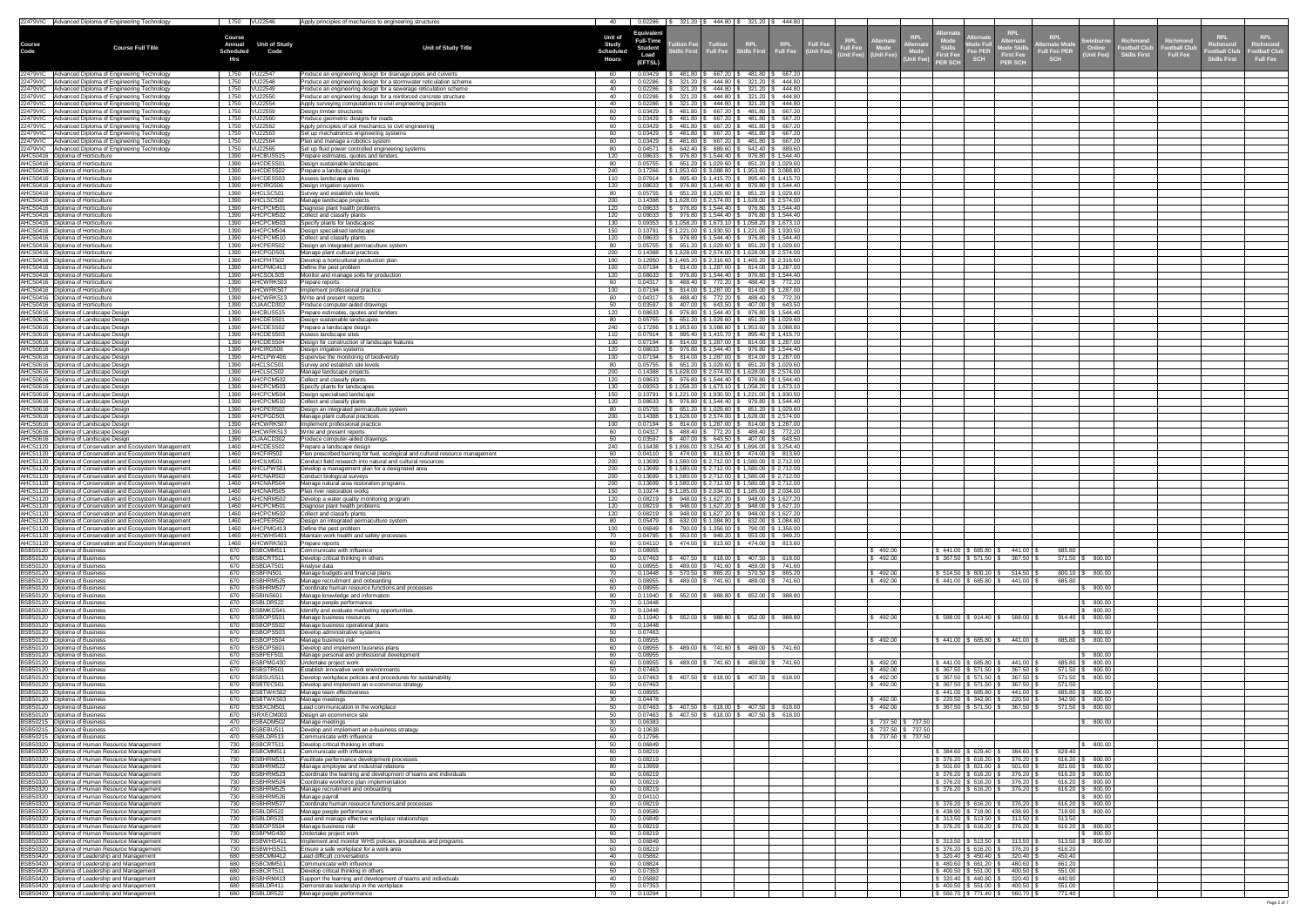|                       |                                                                                                                                                                | <b>Course</b><br><b>Annual</b> | <b>Unit of Study</b>                   |                                                                                                                                                           | <b>Unit of</b>                            | Equivalent<br><b>Full-Time</b> | tion Fee                                                                                                                        |                              |                                                     | Alternat                                                                                                                                        |                                                    | <b>Alternate</b><br>Mode Full                                                                                                             | <b>RPL</b><br><b>Alternate</b>                         | <b>RPL</b><br><b>Swinburne</b><br><b>Iternate Mode</b>          | Richmond                                    | <b>RPL</b><br>Richmond<br><b>Richmond</b>                                                    | <b>RPL</b><br><b>Richmond</b>   |
|-----------------------|----------------------------------------------------------------------------------------------------------------------------------------------------------------|--------------------------------|----------------------------------------|-----------------------------------------------------------------------------------------------------------------------------------------------------------|-------------------------------------------|--------------------------------|---------------------------------------------------------------------------------------------------------------------------------|------------------------------|-----------------------------------------------------|-------------------------------------------------------------------------------------------------------------------------------------------------|----------------------------------------------------|-------------------------------------------------------------------------------------------------------------------------------------------|--------------------------------------------------------|-----------------------------------------------------------------|---------------------------------------------|----------------------------------------------------------------------------------------------|---------------------------------|
| <b>Course</b><br>Code | <b>Course Full Title</b>                                                                                                                                       | <b>Scheduled</b><br>Hrs        | Code                                   | <b>Unit of Study Title</b>                                                                                                                                | <b>Study</b><br><b>Scheduled</b><br>Hours | <b>Student</b><br>(EFTSL)      | $\mathsf{dlls}$ First $\blacksquare$                                                                                            |                              | Tuition RPL RPL Full Fee                            | RPL<br>Full Fee<br><b>Alternate</b><br>(Unit Fee) (Unit Fee)                                                                                    | <b>Skills</b><br><b>First Fee</b><br><b>ER SCH</b> | <b>Fee PER</b><br><b>SCH</b>                                                                                                              | <b>Mode Skil</b><br><b>First Fee</b><br><b>PER SCH</b> | Online<br><b>Full Fee PER</b><br><b>Unit Fee)</b><br><b>SCH</b> | <b>Football Club</b><br><b>Skills First</b> | Football Clu <mark>k</mark><br><b>Football Clu</b><br><b>Full Fee</b><br><b>Skills First</b> | ootball Club<br><b>Full Fee</b> |
|                       | BSB50420   Diploma of Leadership and Management<br>BSB50420   Diploma of Leadership and Management                                                             | 680                            | BSBLDR52<br>BSBOPS502                  | Lead and manage effective workplace relationships                                                                                                         | -50<br>-70                                | 0.07353<br>0.10294             |                                                                                                                                 |                              |                                                     |                                                                                                                                                 |                                                    | $\frac{1}{2}$ 400.50 \ \$ 551.00 \ \$<br>$\frac{1}{2}$ 560.70 \ \$ 771.40 \ \$                                                            | 400.50<br>560.70                                       | 551.00<br>771.40                                                |                                             |                                                                                              |                                 |
|                       | BSB50420   Diploma of Leadership and Management<br>BSB50420   Diploma of Leadership and Management                                                             | 680<br>680<br>680              | BSBPEF501<br>BSBPEF502                 | Manage business operational plans<br>Manage personal and professional development<br>Develop and use emotional intelligence                               |                                           | 0.08824<br>0.08824             |                                                                                                                                 |                              |                                                     |                                                                                                                                                 |                                                    | $$480.60 \;   \; $661.20 \;   \; $$<br>\$480.60 \$661.20 \$                                                                               | 480.60<br>480.60                                       | 661.20<br>661.20                                                |                                             |                                                                                              |                                 |
|                       | BSB50420   Diploma of Leadership and Management<br>BSB50420   Diploma of Leadership and Management                                                             | 680<br>680                     | BSBPMG430<br>BSBSTR501                 | Jndertake project work<br>Establish innovative work environments                                                                                          |                                           | 0.08824<br>0.07353             |                                                                                                                                 |                              |                                                     |                                                                                                                                                 |                                                    | $$480.60 \mid $661.20 \mid $$<br>$$400.50 \mid $551.00$                                                                                   | 480.60<br>400.50                                       | 661.20<br>551.00                                                |                                             |                                                                                              |                                 |
|                       | BSB50420   Diploma of Leadership and Management<br>BSB50420   Diploma of Leadership and Management                                                             | 680<br>680                     | 3SBTWK502<br>PSPGEN056                 | Manage team effectiveness<br>Facilitate change                                                                                                            |                                           | 0.08824<br>0.07353             |                                                                                                                                 |                              |                                                     |                                                                                                                                                 |                                                    | \$480.60   \$661.20   \$<br>$\frac{1}{2}$ 400.50 $\frac{1}{2}$ 551.00 $\frac{1}{2}$                                                       | 480.60<br>400.50                                       | 661.20<br>551.00                                                |                                             |                                                                                              |                                 |
|                       | BSB50520   Diploma of Library and Information Services<br>BSB50520   Diploma of Library and Information Services                                               | 810<br>810                     | BSBINS404<br>BSBINS407                 | Search library and information databases<br>Consolidate and maintain library industry knowledge                                                           |                                           | 0.03704<br>0.07407             | 631.20<br>418.50<br>837.00   \$1,262.40   \$837.00   \$1,262.40                                                                 | 418.50                       | \$631.20                                            |                                                                                                                                                 |                                                    |                                                                                                                                           |                                                        |                                                                 |                                             |                                                                                              |                                 |
|                       | BSB50520   Diploma of Library and Information Services<br>BSB50520   Diploma of Library and Information Services                                               | 810<br>810                     | BSBINS503<br><b>BSBINS505</b>          | Monitor compliance with copyright and licence requirements<br>Provide subject access and classify material                                                | 100                                       | 0.02469<br>0.12346             | 279.00   \$420.80  <br>$1,395.00$   \$ 2,104.00   \$ 1,395.00   \$ 2,104.00                                                     |                              | 279.00 \$420.80                                     |                                                                                                                                                 |                                                    |                                                                                                                                           |                                                        |                                                                 |                                             |                                                                                              |                                 |
|                       | BSB50520   Diploma of Library and Information Services<br>BSB50520   Diploma of Library and Information Services                                               | 810<br>810                     | BSBINS507<br>BSBINS509                 | Use advanced functions of integrated library management systems<br>Promote literature and reading                                                         |                                           | 0.04321<br>0.06173             | 488.25   \$736.40   \$488.25   \$736.40<br>697.50   \$ 1,052.00   \$ 697.50   \$ 1,052.00                                       |                              |                                                     |                                                                                                                                                 |                                                    |                                                                                                                                           |                                                        |                                                                 |                                             |                                                                                              |                                 |
|                       | BSB50520   Diploma of Library and Information Services<br>BSB50520   Diploma of Library and Information Services                                               | 810<br>810                     | BSBINS510<br>BSBINS51                  | Develop community and stakeholder relationships in a library environment<br>Develop and promote library activities, events and public programs            |                                           | 0.06173<br>0.07407             | 697.50 \$ 1,052.00  <br>837.00   \$1,262.40   \$837.00   \$1,262.40                                                             |                              | 697.50 \$1,052.00                                   |                                                                                                                                                 |                                                    |                                                                                                                                           |                                                        |                                                                 |                                             |                                                                                              |                                 |
|                       | BSB50520   Diploma of Library and Information Services<br>BSB50520   Diploma of Library and Information Services                                               | 810<br>810                     | BSBINS516<br>BSBINS602                 | Undertake cataloguing activities<br>Extend own information literacy skills to locate information                                                          | 100                                       | 0.12346<br>0.06173             | $1,395.00$   \$ 2,104.00   \$ 1,395.00   \$ 2,104.00<br>697.50   \$ 1,052.00                                                    |                              | 697.50 \$1,052.00                                   |                                                                                                                                                 |                                                    |                                                                                                                                           |                                                        |                                                                 |                                             |                                                                                              |                                 |
|                       | BSB50520   Diploma of Library and Information Services<br>BSB50520   Diploma of Library and Information Services                                               | 810<br>810                     | BSBINS604<br>BSBOPS304                 | Contribute to collection management<br>Deliver and monitor a service to customers                                                                         |                                           | 0.06173<br>0.04321             | 697.50   \$ 1,052.00  <br>488.25   \$736.40                                                                                     |                              | 697.50 \$ 1,052.00<br>488.25   \$736.40             |                                                                                                                                                 |                                                    |                                                                                                                                           |                                                        |                                                                 |                                             |                                                                                              |                                 |
|                       | BSB50520   Diploma of Library and Information Services<br>BSB50520   Diploma of Library and Information Services                                               | 810<br>810                     | BSBTEC405<br>BSBXCS402                 | Review and maintain organisation's digital presence<br>Promote workplace cyber security awareness and best practices                                      |                                           | 0.06173<br>0.04938             | 697.50 \$ 1,052.00<br>558.00<br>841.60                                                                                          | 558.00                       | 697.50 \$ 1,052.00<br>841.60                        |                                                                                                                                                 |                                                    |                                                                                                                                           |                                                        |                                                                 |                                             |                                                                                              |                                 |
|                       | BSB50520   Diploma of Library and Information Services<br>BSB50520   Diploma of Library and Information Services                                               | 810<br>810                     | CTSAS432<br>TAEDEL301                  | Identify and resolve client ICT problems<br>Provide work skill instruction                                                                                |                                           | 0.04938<br>0.04938             | 558.00<br>841.60<br>$558.00$   \$ 841.60                                                                                        | 558.00<br>558.00             | 841.60<br>841.60                                    |                                                                                                                                                 |                                                    |                                                                                                                                           |                                                        |                                                                 |                                             |                                                                                              |                                 |
|                       | BSB50620   Diploma of Marketing and Communication<br>BSB50620   Diploma of Marketing and Communication                                                         | 640<br>640                     | BSBCMM511<br>BSBCRT512                 | Communicate with influence<br>Originate and develop concepts                                                                                              | $\Omega$                                  | 0.09375                        | 538.80   \$796.80                                                                                                               | \$538.80                     | \$796.80                                            |                                                                                                                                                 |                                                    |                                                                                                                                           |                                                        |                                                                 |                                             |                                                                                              |                                 |
|                       | BSB50620   Diploma of Marketing and Communication<br>BSB50620   Diploma of Marketing and Communication                                                         | 640<br>640                     | BSBMKG541<br>BSBMKG542                 | Identify and evaluate marketing opportunities<br>Establish and monitor the marketing mix                                                                  |                                           | 0.10938<br>0.09375             | 628.60   \$ 929.60  <br>538.80<br>\$796.80                                                                                      | 628.60<br>\$538.80           | \$929.60<br>\$796.80                                |                                                                                                                                                 |                                                    |                                                                                                                                           |                                                        |                                                                 |                                             |                                                                                              |                                 |
|                       | BSB50620   Diploma of Marketing and Communication<br>BSB50620   Diploma of Marketing and Communication                                                         | 640<br>640                     | BSBMKG546<br>BSBMKG547                 | Develop social media engagement plans<br>Develop strategies to monetise digital engagement                                                                |                                           | 0.07813<br>0.09375             | 449.00   \$ 664.00  <br>$538.80$   \$796.80   \$538.80   \$796.80                                                               |                              | 449.00 \$ 664.00                                    |                                                                                                                                                 |                                                    |                                                                                                                                           |                                                        |                                                                 |                                             |                                                                                              |                                 |
|                       | BSB50620   Diploma of Marketing and Communication<br>BSB50620   Diploma of Marketing and Communication                                                         | 640<br>640                     | BSBMKG552<br>BSBMKG555                 | Design and develop marketing communication plans<br>V rite persuasive copy                                                                                |                                           | 0.09375<br>0.07813             | 538.80<br>796.80<br>449.00<br>664.00                                                                                            |                              | 538.80   \$796.80<br>449.00 \$ 664.00               |                                                                                                                                                 |                                                    |                                                                                                                                           |                                                        |                                                                 |                                             |                                                                                              |                                 |
|                       | BSB50620   Diploma of Marketing and Communication<br>BSB50620   Diploma of Marketing and Communication                                                         | 640<br>640                     | BSBPMG430<br>BSBTEC404                 | Jndertake project work<br>Use digital technologies to collaborate in a work environment                                                                   |                                           | 0.09375<br>0.07813             | 796.80<br>538.80<br>449.00<br>664.00                                                                                            |                              | 538.80   \$796.80<br>449.00 \$ 664.00               |                                                                                                                                                 |                                                    |                                                                                                                                           |                                                        |                                                                 |                                             |                                                                                              |                                 |
|                       | BSB50620   Diploma of Marketing and Communication<br>BSB50620   Diploma of Marketing and Communication                                                         | 640<br>640                     | SIRXMKT007<br>SITXFIN003               | Develop a digital marketing plan<br>Manage finances within a budget                                                                                       |                                           | 0.07813<br>0.04688             | 449.00<br>664.00<br>398.40<br>269.40                                                                                            | 449.00                       | \$664.00<br>269.40   \$ 398.40                      |                                                                                                                                                 |                                                    |                                                                                                                                           |                                                        |                                                                 |                                             |                                                                                              |                                 |
|                       | BSB50820 Diploma of Project Management<br>BSB50820   Diploma of Project Management                                                                             | 510<br>510                     | BSBCMM511<br>BSBPMG530                 | Communicate with influence<br>Manage project scope                                                                                                        |                                           | 0.11765<br>0.07843             |                                                                                                                                 |                              |                                                     |                                                                                                                                                 |                                                    | $$559.80 \;   \; $805.80 \;   \; $$<br>$\frac{1}{2}$ 373.20 $\frac{1}{2}$ 537.20 $\frac{1}{2}$                                            | 559.80<br>373.20                                       | 805.80<br>537.20                                                |                                             |                                                                                              |                                 |
|                       | BSB50820   Diploma of Project Management<br>BSB50820   Diploma of Project Management                                                                           | 510<br>510                     | BSBPMG531<br>BSBPMG532                 | Manage project time<br>Manage project quality                                                                                                             |                                           | 0.07843<br>0.07843             |                                                                                                                                 |                              |                                                     |                                                                                                                                                 |                                                    | $$373.20 \mid $537.20 \mid $373.20 \mid$<br>$\frac{1}{2}$ \$ 373.20 $\frac{1}{2}$ \$ 537.20 $\frac{1}{2}$                                 | 373.20                                                 | 537.20<br>537.20                                                |                                             |                                                                                              |                                 |
|                       | BSB50820   Diploma of Project Management<br>BSB50820   Diploma of Project Management                                                                           | 510<br>510                     | BSBPMG533<br>BSBPMG534                 | Manage project cost<br>Manage project human resources                                                                                                     |                                           | 0.07843<br>0.07843             |                                                                                                                                 |                              |                                                     |                                                                                                                                                 |                                                    | $\vert$ \$ 373.20 $\vert$ \$ 537.20 $\vert$ \$ 373.20 $\vert$                                                                             | \$   373.20   \$   537.20   \$        373.20   \$      | 537.20<br>537.20                                                |                                             |                                                                                              |                                 |
|                       | BSB50820   Diploma of Project Management<br>BSB50820   Diploma of Project Management                                                                           | 510<br>510                     | BSBPMG535<br>BSBPMG536                 | Manage project information and communication<br>Manage project risk                                                                                       |                                           | 0.07843<br>0.07843             |                                                                                                                                 |                              |                                                     |                                                                                                                                                 |                                                    | \$373.20   \$537.20   \$373.20                                                                                                            | \$   373.20   \$   537.20   \$        373.20   8       | 537.20<br>537.20                                                |                                             |                                                                                              |                                 |
|                       | BSB50820   Diploma of Project Management<br>BSB50820   Diploma of Project Management                                                                           | 510<br>510                     | BSBPMG537<br>BSBPMG538                 | Manage project procurement<br>Manage project stakeholder engagement                                                                                       |                                           | 0.07843<br>0.07843             |                                                                                                                                 |                              |                                                     |                                                                                                                                                 |                                                    | $\frac{1}{3}$ 373.20 $\frac{1}{3}$ 537.20 $\frac{1}{3}$ 373.20<br>$\frac{1}{2}$ \$ 373.20 $\frac{1}{2}$ \$ 537.20 $\frac{1}{2}$ \$ 373.20 |                                                        | 537.20<br>537.20                                                |                                             |                                                                                              |                                 |
|                       | BSB50820   Diploma of Project Management<br>BSB50820   Diploma of Project Management                                                                           | 510<br>510                     | BSBPMG540<br>BSBTWK503                 | Manage project integration<br>Manage meetings                                                                                                             |                                           | 0.11765<br>0.05882             |                                                                                                                                 |                              |                                                     |                                                                                                                                                 |                                                    | $\vert$ \$ 279.90 $\vert$ \$ 402.90 $\vert$ \$ 279.90 $\vert$                                                                             | \$559.80  \$805.80  \$59.80  \$                        | 805.80<br>402.90                                                |                                             |                                                                                              |                                 |
|                       | BSB50920   Diploma of Quality Auditing<br>BSB50920   Diploma of Quality Auditing                                                                               | 560<br>560                     | BSBOPS405<br>BSBPMG420                 | Organise business meetings<br>Apply project scope management techniques                                                                                   |                                           | 0.03571<br>0.07143             |                                                                                                                                 |                              |                                                     | $392.00$ $\frac{1}{3}$ 392.00<br>392.00   \$ 392.00                                                                                             |                                                    | \$191.00<br>\$382.00                                                                                                                      |                                                        | 191.00<br>382.00                                                |                                             |                                                                                              |                                 |
|                       | BSB50920   Diploma of Quality Auditing<br>BSB51319   Diploma of Work Health and Safety                                                                         | 560<br>450                     | BSBPMG421<br>BSBWHS504                 | Apply project time management techniques<br>Manage WHS risks                                                                                              |                                           | 0.07143<br>0.11111             |                                                                                                                                 |                              |                                                     | $392.00$   \$ 392.00<br>$420.00$   \$ $420.00$   \$ $155.50$   \$ $466.50$   \$                                                                 |                                                    | \$382.00                                                                                                                                  | 155.50                                                 | 382.00<br>466.50                                                |                                             |                                                                                              |                                 |
|                       | BSB51319   Diploma of Work Health and Safety<br>BSB51319   Diploma of Work Health and Safety                                                                   | 450<br>450                     | BSBWHS512<br>BSBWHS513                 | Contribute to managing work-related psychological health and safety<br>Lead WHS risk management                                                           |                                           | 0.11111<br>0.08889             |                                                                                                                                 |                              |                                                     | $420.00$   \$ $420.00$   \$ 155.50   \$ 466.50   \$<br>420.00 \$420.00 \$124.40 \$373.20                                                        |                                                    |                                                                                                                                           | 155.50<br>124.40                                       | 466.50<br>373.20                                                |                                             |                                                                                              |                                 |
|                       | BSB51319   Diploma of Work Health and Safety<br>BSB51319   Diploma of Work Health and Safety                                                                   | 450<br>450                     | BSBWHS514<br>BSBWHS515                 | Manage WHS compliance of contractors<br>Lead initial response to and investigate WHS incidents                                                            |                                           | 0.08889<br>0.11111             |                                                                                                                                 |                              |                                                     | 420.00   \$420.00   \$124.40   \$373.20   \$<br>420.00   \$420.00   \$155.50   \$466.50   \$                                                    |                                                    |                                                                                                                                           | 124.40<br>155.50                                       | 373.20<br>466.50                                                |                                             |                                                                                              |                                 |
|                       | BSB51319   Diploma of Work Health and Safety<br>BSB51319   Diploma of Work Health and Safety                                                                   | 450<br>450                     | BSBWHS516<br>BSBWHS517                 | Contribute to developing, implementing and maintaining an organisation's WHS management system<br>Contribute to managing a WHS information system         |                                           | 0.11111<br>0.11111             |                                                                                                                                 |                              |                                                     | $420.00$   \$ $420.00$   \$ 155.50   \$ 466.50   \$<br>420.00   \$420.00   \$155.50   \$466.50   \$                                             |                                                    |                                                                                                                                           | 155.50  <br>155.50                                     | 466.50<br>466.50                                                |                                             |                                                                                              |                                 |
|                       | BSB51319   Diploma of Work Health and Safety<br>BSB51319   Diploma of Work Health and Safety                                                                   | 450<br>450                     | BSBWHS519<br>BSBWHS520                 | Lead the development and use of WHS risk management tools<br>Manage implementation of emergency procedures                                                |                                           | 0.08889<br>0.08889             |                                                                                                                                 |                              |                                                     | 420.00   \$420.00   \$124.40   \$373.20   \$<br>420.00 \$420.00 \$124.40 \$373.20 \$<br>420.00   \$420.00   \$124.40   \$373.20   \$124.40   \$ |                                                    |                                                                                                                                           | 124.40<br>124.40丨\$                                    | 373.20<br>373.20<br>373.20                                      |                                             |                                                                                              |                                 |
|                       | BSB51319   Diploma of Work Health and Safety<br>BSB51918   Diploma of Leadership and Management                                                                | 680<br>680                     | 450 BSBWHS522<br>BSBLDR502<br>BSBLDR51 | Manage WHS consultation and participation processes<br>Lead and manage effective workplace relationships                                                  |                                           | 0.08889<br>0.07353<br>0.08824  |                                                                                                                                 |                              |                                                     | 625.00<br>625.00                                                                                                                                |                                                    |                                                                                                                                           |                                                        |                                                                 |                                             |                                                                                              |                                 |
|                       | BSB51918   Diploma of Leadership and Management<br>BSB51918   Diploma of Leadership and Management<br>CHC50113   Diploma of Early Childhood Education and Care | 680<br>2028                    | BSBWOR502<br>CHCECE005                 | Develop and use emotional intelligence<br>Lead and manage team effectiveness<br>Provide care for babies and toddlers                                      |                                           | 0.08824<br>0.02959             | 329.40   \$                                                                                                                     | 718.20   \$329.40   \$718.20 |                                                     | 625.00                                                                                                                                          |                                                    |                                                                                                                                           |                                                        |                                                                 |                                             |                                                                                              |                                 |
|                       | CHC50113   Diploma of Early Childhood Education and Care<br>CHC50113   Diploma of Early Childhood Education and Care                                           | 2028<br>2028                   | CHCECE016<br>CHCECE017                 | Establish and maintain a safe and healthy environment for children<br>Foster the holistic development and wellbeing of the child in early childhood       | 240                                       | 0.02465<br>0.11834             | $274.50$ $\frac{1}{9}$ 598.50 $\frac{1}{9}$ 274.50 $\frac{1}{9}$ 598.50<br>$1,317.60$   \$ 2,872.80   \$ 1,317.60   \$ 2,872.80 |                              |                                                     |                                                                                                                                                 |                                                    |                                                                                                                                           |                                                        |                                                                 |                                             |                                                                                              |                                 |
|                       | CHC50113   Diploma of Early Childhood Education and Care<br>CHC50113   Diploma of Early Childhood Education and Care                                           | 2028<br>2028                   | CHCECE018<br>CHCECE019                 | Nurture creativity in children<br>Facilitate compliance in an education and care service                                                                  | 120                                       | 0.03945<br>0.05917             | 439.20 S<br>957.60<br>658.80   \$1,436.40                                                                                       |                              | 439.20 \$ 957.60<br>658.80 \ \$ 1,436.40            |                                                                                                                                                 |                                                    |                                                                                                                                           |                                                        |                                                                 |                                             |                                                                                              |                                 |
|                       | CHC50113   Diploma of Early Childhood Education and Care<br>CHC50113   Diploma of Early Childhood Education and Care                                           | 2028<br>2028                   | CHCECE020<br>CHCECE021                 | Establish and implement plans for developing cooperative behaviour<br>Implement strategies for the inclusion of all children                              |                                           | 0.02465<br>0.02465             | 598.50<br>274.50<br>598.50<br>274.50                                                                                            | 274.50<br>274.50             | 598.50<br>598.50                                    |                                                                                                                                                 |                                                    |                                                                                                                                           |                                                        |                                                                 |                                             |                                                                                              |                                 |
|                       | CHC50113   Diploma of Early Childhood Education and Care<br>CHC50113   Diploma of Early Childhood Education and Care                                           | 2028<br>2028                   | CHCECE022<br>CHCECE023                 | Promote children's agency<br>Analyse information to inform learning                                                                                       |                                           | 0.03945<br>0.03452             | 439.20   \$ 957.60  <br>837.90<br>384.30                                                                                        | 439.20<br>384.30             | \$957.60<br>\$837.90                                |                                                                                                                                                 |                                                    |                                                                                                                                           |                                                        |                                                                 |                                             |                                                                                              |                                 |
|                       | CHC50113   Diploma of Early Childhood Education and Care<br>CHC50113   Diploma of Early Childhood Education and Care                                           | 2028<br>2028                   | CHCECE024<br>CHCECE025                 | Design and implement the curriculum to foster children's learning and development<br>Embed sustainable practices in service operations                    |                                           | 0.08383<br>0.02959             | 933.30<br>\$2,034.90<br>329.40   \$718.20                                                                                       |                              | $933.30 \mid$ \$ 2,034.90<br>329.40   \$718.20      |                                                                                                                                                 |                                                    |                                                                                                                                           |                                                        |                                                                 |                                             |                                                                                              |                                 |
|                       | CHC50113   Diploma of Early Childhood Education and Care<br>CHC50113   Diploma of Early Childhood Education and Care                                           | 2028<br>2028                   | CHCECE026<br>CHCMGT003                 | Work in partnership with families to provide appropriate education and care for children<br>Lead the work team                                            | 100                                       | 0.03452<br>0.04931             | 384.30   \$ 837.90  <br>549.00   \$ 1,197.00                                                                                    | 5 384.30   \$ 837.90         | 549.00 \$ 1,197.00                                  |                                                                                                                                                 |                                                    |                                                                                                                                           |                                                        |                                                                 |                                             |                                                                                              |                                 |
|                       | CHC50113   Diploma of Early Childhood Education and Care<br>CHC50113   Diploma of Early Childhood Education and Care                                           | 2028<br>2028                   | CHCPRP003<br>CHCPRT00                  | Reflect on and improve own professional practice<br>Identify and respond to children and young people at risk                                             | 120                                       | 0.05917<br>0.01972             | $658.80$   \$1,436.40   \$658.80   \$1,436.40<br>$219.60$   \$ 478.80   \$ 219.60   \$ 478.80                                   |                              |                                                     |                                                                                                                                                 |                                                    |                                                                                                                                           |                                                        |                                                                 |                                             |                                                                                              |                                 |
|                       | CHC52015   Diploma of Community Services<br>CHC52015   Diploma of Community Services                                                                           | 1355<br>1355                   | CHCADV002<br>CHCCCS004                 | Provide advocacy and representation services<br>Assess co-existing needs                                                                                  |                                           | 0.05904<br>0.05904             | 527.20   \$ 1,044.80  <br>527.20   \$ 1,044.80   '                                                                              |                              | 527.20 \$ 1,044.80<br>527.20 \$ 1,044.80            |                                                                                                                                                 |                                                    |                                                                                                                                           |                                                        |                                                                 |                                             |                                                                                              |                                 |
|                       | CHC52015   Diploma of Community Services<br>CHC52015   Diploma of Community Services                                                                           | 1355<br>1355                   | CHCCCS007<br>CHCCDE011                 | Develop and implement service programs<br>Implement community development strategies                                                                      | 100                                       | 0.07380<br>0.05166             | 659.00   \$ 1,306.00   \$<br>461.30   \$ 914.20                                                                                 |                              | 659.00 \$ 1,306.00<br>461.30 \$ 914.20              |                                                                                                                                                 |                                                    |                                                                                                                                           |                                                        |                                                                 |                                             |                                                                                              |                                 |
|                       | CHC52015   Diploma of Community Services<br>CHC52015   Diploma of Community Services                                                                           | 1355<br>1355                   | CHCCOM003<br>CHCCSL001                 | Develop workplace communication strategies<br>Establish and confirm the counselling relationship                                                          | 100<br>100                                | 0.07380                        | 659.00   \$ 1,306.00  <br>659.00 \$ 1,306.00                                                                                    |                              | 659.00 \$ 1,306.00<br>659.00 \$ 1,306.00            |                                                                                                                                                 |                                                    |                                                                                                                                           |                                                        |                                                                 |                                             |                                                                                              |                                 |
|                       | CHC52015   Diploma of Community Services<br>CHC52015   Diploma of Community Services                                                                           | 1355                           | CHCCSM004<br>CHCCSM005                 | Coordinate complex case requirements<br>Develop, facilitate and review all aspects of case management                                                     |                                           | 0.05535<br>0.05535             | 494.25   \$ 979.50<br>979.50<br>494.25 S                                                                                        | 494.25                       | 494.25 \$ 979.50<br>\$979.50                        |                                                                                                                                                 |                                                    |                                                                                                                                           |                                                        |                                                                 |                                             |                                                                                              |                                 |
|                       | CHC52015   Diploma of Community Services<br>CHC52015   Diploma of Community Services                                                                           | 1355                           | CHCCSM006<br>CHCCSM007                 | Provide case management supervision<br>Undertake case management in a child protection framework                                                          | 120                                       | 0.08856<br>0.05166             | 790.80   \$1,567.20   \$790.80   \$1,567.20<br>$\frac{1}{3}$ 461.30 \ \$ 914.20 \ \$ 461.30 \ \$ 914.20 \                       |                              |                                                     |                                                                                                                                                 |                                                    |                                                                                                                                           |                                                        |                                                                 |                                             |                                                                                              |                                 |
|                       | CHC52015   Diploma of Community Services<br>CHC52015   Diploma of Community Services                                                                           | 1355                           | CHCDEV001<br>CHCDEV002                 | Confirm client developmental status<br>Analyse impacts of sociological factors on clients in community work and services                                  | 100                                       | 0.04428<br>0.07380             | 395.40   \$783.60<br>659.00   \$ 1,306.00                                                                                       | $$659.00 \mid $1,306.00$     | 395.40   \$783.60                                   |                                                                                                                                                 |                                                    |                                                                                                                                           |                                                        |                                                                 |                                             |                                                                                              |                                 |
|                       | CHC52015   Diploma of Community Services<br>CHC52015   Diploma of Community Services                                                                           | 1355<br>1355                   | CHCDIV003<br>CHCLEG003                 | Manage and promote diversity<br>Manage legal and ethical compliance                                                                                       |                                           | 0.05904<br>0.05904             | 527.20   \$ 1,044.80  <br>527.20   \$ 1,044.80                                                                                  |                              | 527.20   \$ 1,044.80<br>527.20   \$ 1,044.80        |                                                                                                                                                 |                                                    |                                                                                                                                           |                                                        |                                                                 |                                             |                                                                                              |                                 |
|                       | CHC52015   Diploma of Community Services<br>CHC52015   Diploma of Community Services                                                                           | 1355<br>1355                   | CHCMGT005<br>CHCMHS013                 | Facilitate workplace debriefing and support processes<br>Implement trauma informed care                                                                   | 120                                       | 0.08856<br>0.05904             | 790.80   \$ 1,567.20  <br>$527.20$   \$1,044.80   \$527.20   \$1,044.80                                                         | 790.80   \$1,567.20          |                                                     |                                                                                                                                                 |                                                    |                                                                                                                                           |                                                        |                                                                 |                                             |                                                                                              |                                 |
|                       | CHC52015   Diploma of Community Services<br>CHC52015   Diploma of Community Services                                                                           | 1355<br>1355                   | CHCPRP003<br>CHCPRT001                 | Reflect on and improve own professional practice<br>Identify and respond to children and young people at risk                                             | 120                                       | 0.08856<br>0.02952             | 790.80   \$ 1,567.20   \$ 790.80   \$ 1,567.20  <br>522.40<br>263.60                                                            | $263.60$ \$ 522.40           |                                                     |                                                                                                                                                 |                                                    |                                                                                                                                           |                                                        |                                                                 |                                             |                                                                                              |                                 |
|                       | CHC52015   Diploma of Community Services<br>CHC52015   Diploma of Community Services                                                                           | 1355<br>1355                   | CHCPRT003<br>HLTWHS004                 | Work collaboratively to maintain an environment safe for children and young people<br>Manage work health and safety                                       |                                           | 0.03690<br>0.02952             | 329.50 $\mid$ \$<br>$653.00$  <br>522.40<br>263.60                                                                              |                              | $329.50$ $\frac{1}{9}$ 653.00<br>263.60   \$ 522.40 |                                                                                                                                                 |                                                    |                                                                                                                                           |                                                        |                                                                 |                                             |                                                                                              |                                 |
|                       | CHC52015   Diploma of Community Services<br>CPC50210   Diploma of Building and Construction (Building)                                                         | 1355<br>1790                   | VU22733<br>BSBOHS504B                  | Identify and provide initial response to family violence risk<br>Apply principles of OHS risk management                                                  |                                           | 0.03690<br>0.02235             | 329.50<br>653.00<br>294.40<br>198.80                                                                                            | 329.50<br>198.80             | \$653.00<br>\$294.40                                |                                                                                                                                                 |                                                    |                                                                                                                                           |                                                        |                                                                 |                                             |                                                                                              |                                 |
|                       | CPC50210   Diploma of Building and Construction (Building)<br>CPC50210   Diploma of Building and Construction (Building)                                       | 1790<br>1790                   | BSBPMG505A<br>BSBPMG508A               | Manage project quality<br>Manage project risk                                                                                                             |                                           | 0.02235<br>0.02235             | 294.40<br>198.80<br>294.40<br>198.80                                                                                            | 198.80<br>198.80             | 294.40<br>294.40                                    |                                                                                                                                                 |                                                    |                                                                                                                                           |                                                        |                                                                 |                                             |                                                                                              |                                 |
|                       | CPC50210   Diploma of Building and Construction (Building)<br>CPC50210   Diploma of Building and Construction (Building)                                       | 1790<br>1790                   | BSBSMB406<br>CPCCBC4001A               | Manage small business finances<br>Apply building codes and standards to the construction process for low rise building projects                           |                                           | 0.03352<br>0.02235             | 298.20<br>441.60<br>294.40<br>198.80                                                                                            | 298.20<br>198.80             | 441.60<br>294.40                                    |                                                                                                                                                 |                                                    |                                                                                                                                           |                                                        |                                                                 |                                             |                                                                                              |                                 |
|                       | CPC50210   Diploma of Building and Construction (Building)<br>CPC50210   Diploma of Building and Construction (Building)                                       | 1790<br>1790                   | CPCCBC4003A<br>CPCCBC4004A             | Select and prepare a construction contract<br>Identify and produce estimated costs for building and construction projects                                 |                                           | 0.02235<br>0.03352             | 294.40<br>198.80<br>298.20  <br>441.60                                                                                          | 198.80  <br>298.20           | \$294.40<br>\$441.60                                |                                                                                                                                                 |                                                    |                                                                                                                                           |                                                        |                                                                 |                                             |                                                                                              |                                 |
|                       | CPC50210   Diploma of Building and Construction (Building)<br>CPC50210   Diploma of Building and Construction (Building)                                       |                                | CPCCBC4010B<br>CPCCBC4012B             | Apply structural principles to residential low rise constructions<br>Read and interpret plans and specifications                                          | 160                                       | 0.08939<br>0.01676             | 795.20   \$ 1,177.60  <br>$149.10$   \$ 220.80   \$ 149.10   \$ 220.80                                                          | 795.20   \$1,177.60          |                                                     |                                                                                                                                                 |                                                    |                                                                                                                                           |                                                        |                                                                 |                                             |                                                                                              |                                 |
|                       | CPC50210   Diploma of Building and Construction (Building)<br>CPC50210   Diploma of Building and Construction (Building)                                       | 1790<br>1790                   | CPCCBC4013A                            | Prepare and evaluate tender documentation<br>CPCCBC5001B Apply building codes and standards to the construction process for medium rise building projects | 200                                       | 0.11173                        | 99.40   \$147.20   \$99.40   \$147.20  <br>$994.00$   \$ 1,472.00   \$ 994.00   \$ 1,472.00                                     |                              |                                                     |                                                                                                                                                 |                                                    |                                                                                                                                           |                                                        |                                                                 |                                             |                                                                                              |                                 |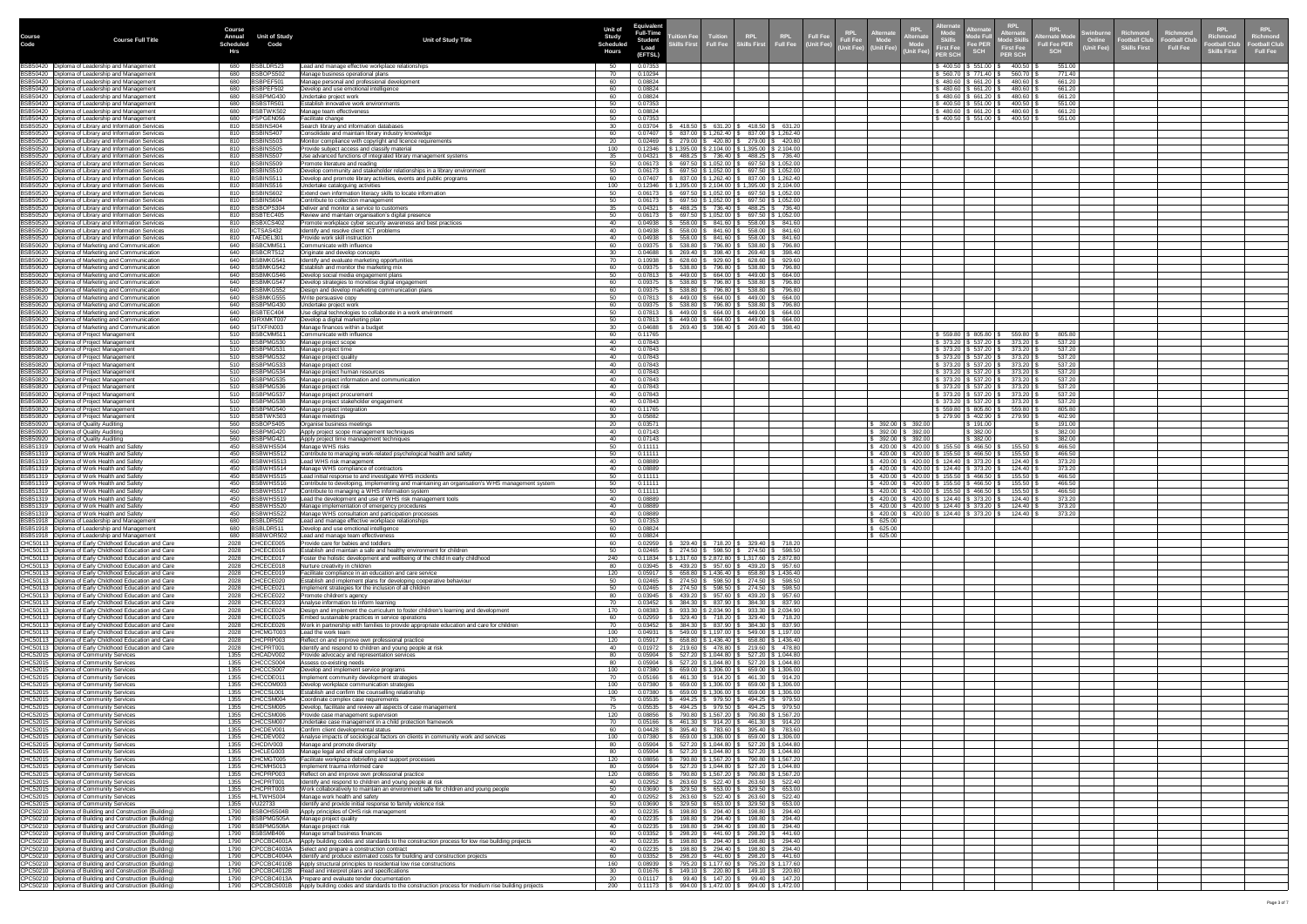|                       |                                                                                                                          | <b>Course</b>                                              |                                                                                                                                                                   | Unit of                   | Equivalen                          |                                                                                                                                                                                |                  |                                                          | <b>RPL</b>                                                                                                         | RPL<br><b>Alternate</b>                             | <b>RPL</b>                                                              |                                                         | <b>RPL</b>                                                                       | <b>RPL</b>                      |
|-----------------------|--------------------------------------------------------------------------------------------------------------------------|------------------------------------------------------------|-------------------------------------------------------------------------------------------------------------------------------------------------------------------|---------------------------|------------------------------------|--------------------------------------------------------------------------------------------------------------------------------------------------------------------------------|------------------|----------------------------------------------------------|--------------------------------------------------------------------------------------------------------------------|-----------------------------------------------------|-------------------------------------------------------------------------|---------------------------------------------------------|----------------------------------------------------------------------------------|---------------------------------|
| <b>Course</b><br>Code | <b>Course Full Title</b>                                                                                                 | <b>Unit of Study</b><br><b>Annual</b><br>Scheduled<br>Code | <b>Unit of Study Title</b>                                                                                                                                        | <b>Study</b><br>Scheduled | <b>Full-Time</b><br><b>Student</b> | Tuition Fee   Tuition    RPL<br>Skills First  Full Fee   Skills First<br><b>Auntion Fee</b>                                                                                    |                  | RPL Full Fee<br>Full Fee (Unit Fee)                      | .lternat<br><b>KPL</b><br>lternat<br><b>Full Fee</b><br><sup></sup> e Skills<br>ົັງ First Fee<br>Mode<br>Vnit Fee) | <b>Alternate</b><br>Mode Ful<br>Fee PER<br>Mode Ski | <b>Swinburne</b><br><b>ternate Mod</b><br>Online<br><b>Full Fee PER</b> | Richmond<br><b>Football Club</b><br><b>Skills First</b> | Richmond<br>Richmond<br><b>Football Cluk</b><br>Football Club<br><b>Full Fee</b> | <b>Richmond</b><br>ootball Club |
|                       |                                                                                                                          | Hrs                                                        |                                                                                                                                                                   | <b>Hours</b>              | Load<br>(EFTSL)                    |                                                                                                                                                                                |                  |                                                          | (Unit Fee) (Unit Fee)<br><b>PER SCH</b>                                                                            | <b>First Fee</b><br><b>SCH</b><br><b>PER SCH</b>    | (Unit Fee)<br><b>SCH</b>                                                |                                                         | <b>Skills First</b>                                                              | <b>Full Fee</b>                 |
|                       | CPC50210   Diploma of Building and Construction (Building)<br>CPC50210   Diploma of Building and Construction (Building) | CPCCBC5002A<br>CPCCBC5003A                                 | Monitor costing systems on medium rise building and construction projects<br>Supervise the planning of on-site medium rise building or construction work          | 200                       | 0.03352<br>0.11173                 | $298.20$   \$ 441.60   \$ 298.20   \$ 441.60  <br>$994.00$   \$ 1,472.00   \$ 994.00   \$ 1,472.00                                                                             |                  |                                                          |                                                                                                                    |                                                     |                                                                         |                                                         |                                                                                  |                                 |
|                       | CPC50210   Diploma of Building and Construction (Building)<br>CPC50210   Diploma of Building and Construction (Building) | CPCCBC5007B<br>1790<br>CPCCBC5009A<br>1790                 | Administer the legal obligations of a building or construction contractor<br>Identify services layout and connection methods to medium rise construction projects | 100<br>140                | 0.05587<br>0.07821                 | 497.00 \$ 736.00 \$ 497.00 \$ 736.00<br>$695.80$   \$ 1,030.40   \$ 695.80   \$ 1,030.40                                                                                       |                  |                                                          |                                                                                                                    |                                                     |                                                                         |                                                         |                                                                                  |                                 |
|                       | CPC50210   Diploma of Building and Construction (Building)<br>CPC50210   Diploma of Building and Construction (Building) | CPCCBC5010B<br>1790<br>CPCCBC5011A<br>1790                 | Manage construction work<br>Manage environmental management practices and processes in building and construction                                                  | 150                       | 0.08380<br>0.08380                 | 745.50   \$ 1,104.00   \$ 745.50   \$ 1,104.00  <br>745.50   \$ 1,104.00   \$ 745.50   \$ 1,104.00                                                                             |                  |                                                          |                                                                                                                    |                                                     |                                                                         |                                                         |                                                                                  |                                 |
|                       | CPC50210   Diploma of Building and Construction (Building)<br>CUA50118   Diploma of Professional Writing and Editing     | 1790<br>CPCCBC5018A<br>800<br>BSBCRT402                    | Apply structural principles to the construction of medium rise buildings<br>Collaborate in a creative process                                                     | 300                       | 0.16760<br>0.05000                 | ;1,491.00   \$ 2,208.00   \$ 1,491.00   \$ 2,208.00<br>347.20                                                                                                                  |                  | $553.20$ \$ 347.20 \$ 553.20                             |                                                                                                                    |                                                     |                                                                         |                                                         |                                                                                  |                                 |
|                       | CUA50118   Diploma of Professional Writing and Editing                                                                   | BSBCRT403<br>800                                           | Explore the history and social impact of creativity                                                                                                               | -50                       | 0.06250                            | 434.00 \$ 691.50 \$ 434.00 \$ 691.50                                                                                                                                           |                  |                                                          |                                                                                                                    |                                                     |                                                                         |                                                         |                                                                                  |                                 |
|                       | CUA50118   Diploma of Professional Writing and Editing<br>CUA50118   Diploma of Professional Writing and Editing         | BSBMKG537<br>800<br>800<br>BSBPMG522                       | Develop a social media engagement plan<br>Undertake project work                                                                                                  |                           | 0.06250<br>0.07500                 | 691.50<br>434.00<br>520.80<br>829.80                                                                                                                                           | 434.00<br>520.80 | \$691.50<br>\$829.80                                     |                                                                                                                    |                                                     |                                                                         |                                                         |                                                                                  |                                 |
|                       | CUA50118   Diploma of Professional Writing and Editing<br>CUA50118   Diploma of Professional Writing and Editing         | BSBWRT501<br>800<br>CUAIND402<br>800                       | V rite persuasive copy<br>Provide freelance services                                                                                                              | 50<br>-30                 | 0.06250<br>0.03750                 | 434.00   \$ 691.50   \$ 434.00   \$ 691.50<br>260.40                                                                                                                           |                  | \$ 414.90   \$ 260.40   \$ 414.90                        |                                                                                                                    |                                                     |                                                                         |                                                         |                                                                                  |                                 |
|                       | CUA50118   Diploma of Professional Writing and Editing<br>CUA50118   Diploma of Professional Writing and Editing         | CUAIND502<br>800<br>CUARES403<br>800                       | Maintain and apply creative arts industry knowledge<br>Research history and theory to inform own arts practice                                                    | -50<br>70                 | 0.06250<br>0.08750                 | $434.00$   \$ 691.50   \$ 434.00   \$ 691.50<br>$607.60$   \$ $968.10$   \$ $607.60$   \$ $968.10$                                                                             |                  |                                                          |                                                                                                                    |                                                     |                                                                         |                                                         |                                                                                  |                                 |
|                       | CUA50118   Diploma of Professional Writing and Editing<br>CUA50118   Diploma of Professional Writing and Editing         | CUAWRT402<br>800<br>800<br>CUAWRT504                       | V rite extended stories<br>Perform advanced editing tasks                                                                                                         | 120                       | 0.05000<br>0.15000                 | 347.20 \$ 553.20 \$ 347.20 \$ 553.20<br>} 1,041.60   \$ 1,659.60   \$ 1,041.60   \$ 1,659.60                                                                                   |                  |                                                          |                                                                                                                    |                                                     |                                                                         |                                                         |                                                                                  |                                 |
|                       | CUA50118   Diploma of Professional Writing and Editing<br>CUA50118   Diploma of Professional Writing and Editing         | 800<br>CUAWRT505<br>CUAWRT506<br>800                       | Perform advanced writing tasks<br>Develop nonfiction works for publication                                                                                        | 120                       | 0.15000<br>0.08750                 | $$1,041.60$   \$1,659.60   \$1,041.60   \$1,659.60<br>$607.60$   \$ $968.10$   \$ $607.60$   \$ $968.10$                                                                       |                  |                                                          |                                                                                                                    |                                                     |                                                                         |                                                         |                                                                                  |                                 |
|                       | CUA50118   Diploma of Professional Writing and Editing<br>CUA50715   Diploma of Graphic Design                           | CUAWRT602<br>800<br>1045<br>CUADIG403                      | Edit scripts<br>Create user interfaces                                                                                                                            |                           | 0.06250<br>0.04785                 | $434.00$ $\frac{1}{3}$ 691.50 $\frac{1}{3}$ 434.00 $\frac{1}{3}$ 691.50<br>523.50<br>$824.50$ \ \$                                                                             |                  | 523.50 \ \$ 824.50                                       |                                                                                                                    |                                                     |                                                                         |                                                         |                                                                                  |                                 |
|                       | CUA50715   Diploma of Graphic Design<br>CUA50715 Diploma of Graphic Design                                               | CUADIG506<br>1045<br>CUADIG509<br>1045                     | Design interaction<br>Investigate technologies for the creation of digital art                                                                                    |                           | 0.03828<br>0.06699                 | 659.60<br>418.80<br>732.90   \$ 1,154.30   \$ 732.90   \$ 1,154.30                                                                                                             |                  | $\frac{1}{2}$ 418.80 \$ 659.60                           |                                                                                                                    |                                                     |                                                                         |                                                         |                                                                                  |                                 |
|                       | CUA50715   Diploma of Graphic Design<br>CUA50715   Diploma of Graphic Design                                             | CUAGRD505<br>1045<br>1045<br>CUAGRD605                     | Design and manipulate complex layouts<br>Develop graphic designs for the built environment                                                                        |                           | 0.06220<br>0.05263                 | 680.55   \$ 1,071.85   \$ 680.55   \$ 1,071.85  <br>$$575.85$ $$906.95$ $$575.85$ $$906.95$                                                                                    |                  |                                                          |                                                                                                                    |                                                     |                                                                         |                                                         |                                                                                  |                                 |
|                       | CUA50715   Diploma of Graphic Design                                                                                     | CUAGRD606<br>CUAPPR503                                     | Develop graphic designs for packaging<br>Present a body of own creative work                                                                                      |                           | 0.05263                            | $\frac{1}{2}$ 575.85 $\frac{1}{2}$ 906.95 $\frac{1}{2}$ 575.85 $\frac{1}{2}$ 906.95                                                                                            |                  |                                                          |                                                                                                                    |                                                     |                                                                         |                                                         |                                                                                  |                                 |
|                       | CUA50715   Diploma of Graphic Design<br>CUA50720   Diploma of Graphic Design                                             | 1045<br>CUAACD522<br>1090                                  | Work with photomedia in creative practice                                                                                                                         |                           | 0.05742<br>0.05963                 | $628.20$   \$ 989.40   \$ 628.20   \$ 989.40<br>652.60   \$ 1,027.65   \$ 652.60   \$ 1,027.65                                                                                 |                  |                                                          |                                                                                                                    |                                                     |                                                                         |                                                         |                                                                                  |                                 |
|                       | CUA50720   Diploma of Graphic Design<br>CUA50720   Diploma of Graphic Design                                             | 1090 CUAACD531<br>CUAACD534<br>1090                        | Refine drawing and other visual representation tools<br>Research and apply light and colour                                                                       |                           | 0.07339<br>0.05046                 | 803.20   \$ 1,264.80   \$ 803.20   \$ 1,264.80<br>$552.20$   \$ $869.55$   \$ $552.20$   \$ $869.55$                                                                           |                  |                                                          |                                                                                                                    |                                                     |                                                                         |                                                         |                                                                                  |                                 |
|                       | CUA50720   Diploma of Graphic Design<br>CUA50720   Diploma of Graphic Design                                             | 1090<br>CUAACD536<br>1090 CUAANM513                        | Refine 2-D design ideas and processes<br>Design specifications for animation and digital visual effects                                                           | 70<br>90                  | 0.06422<br>0.08257                 | 702.80   \$ 1,106.70   \$ 702.80   \$ 1,106.70<br>$903.60$   \$ 1,422.90   \$ 903.60   \$ 1,422.90                                                                             |                  |                                                          |                                                                                                                    |                                                     |                                                                         |                                                         |                                                                                  |                                 |
|                       | CUA50720   Diploma of Graphic Design<br>CUA50720   Diploma of Graphic Design                                             | CUADES413<br>1090<br>CUADIG413<br>1090                     | Develop and extend design skills and practice<br>Create user interfaces                                                                                           |                           | 0.02752<br>0.05505                 | $301.20$   \$ 474.30   \$ 301.20   \$ 474.30  <br>$602.40$   \$ 948.60   \$ 602.40   \$ 948.60                                                                                 |                  |                                                          |                                                                                                                    |                                                     |                                                                         |                                                         |                                                                                  |                                 |
|                       | CUA50720   Diploma of Graphic Design<br>CUA50720   Diploma of Graphic Design                                             | 1090 CUADIG512<br>CUADIG516<br>1090                        | Design digital applications<br>Design interactions                                                                                                                |                           | 0.05505<br>0.05505                 | $602.40$   \$ 948.60   \$ 602.40   \$ 948.60<br>$602.40$   \$                                                                                                                  |                  | $948.60$   \$ 602.40   \$ 948.60                         |                                                                                                                    |                                                     |                                                                         |                                                         |                                                                                  |                                 |
|                       | CUA50720   Diploma of Graphic Design<br>CUA50720   Diploma of Graphic Design                                             | CUAGRD501<br>1090<br>1090<br>CUAGRD502                     | Research visual communication history and theory<br>Produce graphic designs for 2-D and 3-D applications                                                          |                           | 0.05046<br>0.05505                 | 552.20<br>948.60<br>602.40                                                                                                                                                     |                  | 869.55   \$ 552.20   \$ 869.55  <br>$602.40$   \$ 948.60 |                                                                                                                    |                                                     |                                                                         |                                                         |                                                                                  |                                 |
|                       | CUA50720   Diploma of Graphic Design<br>CUA50720   Diploma of Graphic Design                                             | CUAGRD503<br>1090<br>CUAGRD514<br>1090                     | Produce typographic design solutions<br>Create and manipulate graphics                                                                                            |                           | 0.05505<br>0.05505                 | 948.60 \$<br>602.40<br>$602.40$   \$ 948.60   \$ 602.40   \$ 948.60                                                                                                            |                  | $602.40  $ \$ 948.60                                     |                                                                                                                    |                                                     |                                                                         |                                                         |                                                                                  |                                 |
|                       | CUA50720   Diploma of Graphic Design<br>CUA50720   Diploma of Graphic Design                                             | CUAGRD515<br>1090<br>1090<br>CUAGRD516                     | Design and manipulate complex layouts<br>Develop graphic design practice to meet industry needs                                                                   |                           | 0.05963<br>0.05505                 | 652.60   \$1,027.65   \$652.60   \$1,027.65<br>$602.40$   \$ 948.60   \$ 602.40   \$ 948.60                                                                                    |                  |                                                          |                                                                                                                    |                                                     |                                                                         |                                                         |                                                                                  |                                 |
|                       | CUA50720   Diploma of Graphic Design<br>CUA50720   Diploma of Graphic Design                                             | 1090<br>CUAGRD615<br>CUAGRD616<br>1090                     | Develop graphic designs for the built environment<br>Develop graphic designs for packaging                                                                        |                           | 0.05046<br>0.05963                 | $552.20$   \$ $869.55$   \$ $552.20$   \$ $869.55$<br>652.60   \$ 1,027.65   \$ 652.60   \$ 1,027.65                                                                           |                  |                                                          |                                                                                                                    |                                                     |                                                                         |                                                         |                                                                                  |                                 |
|                       | CUA50720   Diploma of Graphic Design<br>CUA50720   Diploma of Graphic Design                                             | 1090<br>CUAILL511<br>1090 CUAPPR513                        | Develop professional illustrations<br>Present a body of own creative work                                                                                         | 60                        | 0.06422<br>0.05505                 | 702.80   \$ 1,106.70   \$ 702.80   \$ 1,106.70<br>$602.40$   \$ 948.60   \$ 602.40   \$ 948.60                                                                                 |                  |                                                          |                                                                                                                    |                                                     |                                                                         |                                                         |                                                                                  |                                 |
|                       | CUA51020   Diploma of Screen and Media<br>CUA51020   Diploma of Screen and Media                                         | BSBMKG546<br>910<br>BSBPMG430                              | Develop social media engagement plans                                                                                                                             | -60                       | 0.05495<br>0.06593                 | 718.00   \$ 1,010.50   \$  718.00   \$ 1,010.50                                                                                                                                |                  |                                                          |                                                                                                                    |                                                     |                                                                         |                                                         |                                                                                  |                                 |
|                       | CUA51020   Diploma of Screen and Media                                                                                   | 910<br>910 $ CUAAIR41$                                     | Undertake project work<br>Plan and conduct interviews                                                                                                             | 30                        | 0.03297                            | 861.60   \$ 1,212.60   \$ 861.60   \$ 1,212.60<br>430.80   \$ 606.30   \$ 430.80   \$ 606.30                                                                                   |                  |                                                          |                                                                                                                    |                                                     |                                                                         |                                                         |                                                                                  |                                 |
|                       | CUA51020   Diploma of Screen and Media<br>CUA51020   Diploma of Screen and Media                                         | CUAAIR412<br>910<br>$\vert$ CUAAIR51<br>910                | Refine on-air presentation techniques<br>Conduct discussion forums on-air                                                                                         | -30-                      | 0.03297<br>0.03297                 | $430.80$   \$ 606.30   \$ 430.80   \$ 606.30  <br>$430.80$ \ \$ 606.30 \ \$ 430.80 \ \$ 606.30                                                                                 |                  |                                                          |                                                                                                                    |                                                     |                                                                         |                                                         |                                                                                  |                                 |
|                       | CUA51020   Diploma of Screen and Media<br>CUA51020   Diploma of Screen and Media                                         | CUAANM302<br>910<br>910<br>CUAANM313                       | Create 3D digital animations<br>Create 3D digital models                                                                                                          |                           | 0.08242                            | $0.08242$   \$ 1,077.00   \$ 1,515.75   \$ 1,077.00   \$ 1,515.75<br>$\vert$ \$ 1,077.00 $\vert$ \$ 1,515.75 $\vert$ \$ 1,077.00 $\vert$ \$ 1,515.75                           |                  |                                                          |                                                                                                                    |                                                     |                                                                         |                                                         |                                                                                  |                                 |
|                       | CUA51020   Diploma of Screen and Media<br>CUA51020   Diploma of Screen and Media                                         | CUAANM412<br>910<br>CUACAM411<br>910                       | Create digital visual effects<br>Shoot different screen content                                                                                                   |                           | 0.08791<br>0.09890                 | $\vert$ \$ 1,148.80   \$ 1,616.80   \$ 1,148.80   \$ 1,616.80  <br>$\frac{1}{2}$ \$ 1,292.40 $\frac{1}{2}$ \$ 1,818.90 $\frac{1}{2}$ \$ 1,292.40 $\frac{1}{2}$ \$ 1,818.90     |                  |                                                          |                                                                                                                    |                                                     |                                                                         |                                                         |                                                                                  |                                 |
|                       | CUA51020   Diploma of Screen and Media<br>CUA51020   Diploma of Screen and Media                                         | CUADES511<br>910<br>910<br>CUADIG518                       | Implement design solutions<br>Refine digital art techniques                                                                                                       |                           |                                    | $0.07692$   \$ 1,005.20   \$ 1,414.70   \$ 1,005.20   \$ 1,414.70<br>$0.09890$   \$ 1,292.40   \$ 1,818.90   \$ 1,292.40   \$ 1,818.90                                         |                  |                                                          |                                                                                                                    |                                                     |                                                                         |                                                         |                                                                                  |                                 |
|                       | CUA51020 Diploma of Screen and Media<br>CUA51020   Diploma of Screen and Media                                           | CUAIND412<br>910<br>CUAIND512<br>910                       | Provide freelance services<br>Enhance professional practice using creative arts industry knowledge                                                                |                           | 0.04396<br>0.06593                 | $574.40$   \$ 808.40  <br>861.60   \$1,212.60   \$861.60   \$1,212.60                                                                                                          |                  | $$574.40 \,   \, $808.40 \,   \,$                        |                                                                                                                    |                                                     |                                                                         |                                                         |                                                                                  |                                 |
|                       | CUA51020   Diploma of Screen and Media<br>CUA51020   Diploma of Screen and Media                                         | CUALGT412<br>910<br>CUAPOS412<br>910                       | Implement lighting designs<br>Manage media assets                                                                                                                 |                           | 0.05495<br>0.04396                 | 718.00   \$ 1,010.50   \$ 718.00   \$ 1,010.50<br>574.40   \$ 808.40   \$ 574.40   \$ 808.40                                                                                   |                  |                                                          |                                                                                                                    |                                                     |                                                                         |                                                         |                                                                                  |                                 |
|                       | CUA51020   Diploma of Screen and Media<br>CUA51020   Diploma of Screen and Media                                         | CUAPOS511<br>910<br>CUAPPM414<br>910                       | Edit complex media productions<br>Produce programs and program segments                                                                                           | -60                       | 0.05495<br>0.06593                 | 718.00   \$ 1,010.50   \$ 718.00   \$ 1,010.50<br>861.60   \$1,212.60   \$861.60   \$1,212.60                                                                                  |                  |                                                          |                                                                                                                    |                                                     |                                                                         |                                                         |                                                                                  |                                 |
|                       | CUA51020   Diploma of Screen and Media<br>CUA51020   Diploma of Screen and Media                                         | CUAPPM416<br>910<br>CUAPPM417<br>910                       | Coordinate media production services and resources<br>Create storyboards                                                                                          |                           | 0.04945<br>0.04396                 | 646.20   \$909.45   \$646.20   \$909.45<br>$574.40$ $\frac{1}{9}$ 808.40 $\frac{1}{9}$ 574.40 $\frac{1}{9}$ 808.40                                                             |                  |                                                          |                                                                                                                    |                                                     |                                                                         |                                                         |                                                                                  |                                 |
|                       | CUA51020   Diploma of Screen and Media<br>CUA51020   Diploma of Screen and Media                                         | 910 CUAPPR411<br>CUAPPR415<br>910                          | Realise a creative project<br>Develop and discuss ideas for own creative work                                                                                     | 90                        |                                    | $0.09890$   \$ 1,292.40   \$ 1,818.90   \$ 1,292.40   \$ 1,818.90<br>$\vert$ \$ 1,005.20 $\vert$ \$ 1,414.70 $\vert$ \$ 1,005.20 $\vert$ \$ 1,414.70                           |                  |                                                          |                                                                                                                    |                                                     |                                                                         |                                                         |                                                                                  |                                 |
|                       | CUA51020   Diploma of Screen and Media<br>CUA51020   Diploma of Screen and Media                                         | CUAPPR511<br>910<br>CUAPPR515<br>910                       | Realise a body of creative work<br>Establish and maintain safe creative practice                                                                                  |                           | 0.08791<br>0.04396                 | \$1,148.80   \$1,616.80   \$1,148.80   \$1,616.80<br>6 574.40 \$ 808.40 \$ 574.40 \$ 808.40                                                                                    |                  |                                                          |                                                                                                                    |                                                     |                                                                         |                                                         |                                                                                  |                                 |
|                       | CUA51020 Diploma of Screen and Media<br>CUA51020   Diploma of Screen and Media                                           | CUARES503<br>910<br>CUASOU410                              | Analyse cultural history and theory<br>Record sound on location                                                                                                   |                           | 0.07692<br>0.03846                 | \$1,005.20   \$1,414.70   \$1,005.20   \$1,414.70<br>502.60   \$707.35   \$502.60   \$707.35                                                                                   |                  |                                                          |                                                                                                                    |                                                     |                                                                         |                                                         |                                                                                  |                                 |
|                       | CUA51020   Diploma of Screen and Media                                                                                   | 910<br>CUASOU504                                           | <b>Produce sound recordings</b>                                                                                                                                   | 100                       | 0.10989                            | $\vert$ \$ 1,436.00   \$ 2,021.00   \$ 1,436.00   \$ 2,021.00                                                                                                                  |                  |                                                          |                                                                                                                    |                                                     |                                                                         |                                                         |                                                                                  |                                 |
|                       | CUA51020   Diploma of Screen and Media<br>CUA51020   Diploma of Screen and Media                                         | 910<br>CUASOU505<br>CUAWRT404<br>910                       | Implement sound designs<br>Perform writing and editing tasks                                                                                                      | 120                       | 0.05495<br>0.13187                 | 718.00   \$ 1,010.50   \$  718.00   \$ 1,010.50  <br>$\vert$ \$ 1,723.20   \$ 2,425.20   \$ 1,723.20   \$ 2,425.20                                                             |                  |                                                          |                                                                                                                    |                                                     |                                                                         |                                                         |                                                                                  |                                 |
|                       | CUA51020   Diploma of Screen and Media<br>CUA51020   Diploma of Screen and Media                                         | CUAWRT512<br>910<br>ICTDMT501<br>910                       | Develop storylines and treatments<br>Incorporate and edit digital video                                                                                           |                           | 0.05495<br>0.05495                 | 718.00   \$ 1,010.50   \$  718.00   \$ 1,010.50<br>718.00   \$ 1,010.50   \$ 718.00   \$ 1,010.50                                                                              |                  |                                                          |                                                                                                                    |                                                     |                                                                         |                                                         |                                                                                  |                                 |
|                       | CUA51120   Diploma of Visual Arts<br>CUA51120   Diploma of Visual Arts                                                   | CUAACD522<br>950<br>950<br>CUAACD523                       | Work with photomedia in creative practice<br>Make mixed media artworks                                                                                            | -65                       | 0.06842<br>0.06842                 | $553.15$   \$ 1,068.60   \$ 553.15   \$ 1,068.60<br>553.15   \$ 1,068.60   \$ 553.15   \$ 1,068.60                                                                             |                  |                                                          |                                                                                                                    |                                                     |                                                                         |                                                         |                                                                                  |                                 |
|                       | CUA51120   Diploma of Visual Arts<br>CUA51120   Diploma of Visual Arts                                                   | CUAACD531<br>950<br>CUADIG519<br>950                       | Refine drawing and other visual representation tools<br>Investigate technologies for the creation of digital art                                                  | -80                       | 0.08421<br>0.08421                 | $680.80$   \$1,315.20   \$680.80   \$1,315.20<br>$680.80$   \$1,315.20   \$680.80   \$1,315.20                                                                                 |                  |                                                          |                                                                                                                    |                                                     |                                                                         |                                                         |                                                                                  |                                 |
|                       | CUA51120   Diploma of Visual Arts<br>CUA51120   Diploma of Visual Arts                                                   | CUAEVP413<br>950<br>$\vert$ CUAPAI51<br>950                | Install and dismantle exhibition elements<br>Refine painting techniques                                                                                           | 20<br>-90                 | 0.02105<br>0.09474                 | 170.20   \$ 328.80   \$ 170.20   \$ 328.80  <br>765.90   \$1,479.60   \$765.90   \$1,479.60                                                                                    |                  |                                                          |                                                                                                                    |                                                     |                                                                         |                                                         |                                                                                  |                                 |
|                       | CUA51120   Diploma of Visual Arts<br>CUA51120   Diploma of Visual Arts                                                   | CUAPAI512<br>950<br>CUAPPR511<br>950                       | Investigate painting materials and processes<br>Realise a body of creative work                                                                                   |                           | 0.08421<br>0.08421                 | $680.80$   \$1,315.20   \$680.80   \$1,315.20<br>680.80   \$1,315.20   \$680.80   \$1,315.20                                                                                   |                  |                                                          |                                                                                                                    |                                                     |                                                                         |                                                         |                                                                                  |                                 |
|                       | CUA51120   Diploma of Visual Arts<br>CUA51120   Diploma of Visual Arts                                                   | 950<br>CUAPPR512<br>950<br>CUAPPR513                       | Develop sustainability of own professional practice<br>Present a body of own creative work                                                                        |                           | 0.05263<br>0.06316                 | $425.50$ \ \$ $822.00$ \ \$ $425.50$ \ \$ $822.00$<br>510.60<br>986.40   \$                                                                                                    |                  | $510.60$   \$ 986.40                                     |                                                                                                                    |                                                     |                                                                         |                                                         |                                                                                  |                                 |
|                       | CUA51120   Diploma of Visual Arts<br>CUA51120   Diploma of Visual Arts                                                   | 950<br>CUAPPR515<br>CUAPRI511<br>950                       | Establish and maintain safe creative practice<br>Refine printmaking techniques                                                                                    |                           | 0.04211<br>0.08947                 | 340.40<br>723.35   \$ 1,397.40   \$ 723.35   \$ 1,397.40                                                                                                                       |                  | 657.60   \$ 340.40   \$ 657.60                           |                                                                                                                    |                                                     |                                                                         |                                                         |                                                                                  |                                 |
|                       | CUA51120   Diploma of Visual Arts<br>CUA51120   Diploma of Visual Arts                                                   | CUAPRI512<br>950<br>950<br>CUARES503                       | Investigate printmaking materials and processes<br>Analyse cultural history and theory                                                                            |                           | 0.09474<br>0.07368                 | ; 765.90 \$ 1,479.60 \$  765.90 \$ 1,479.60 <br>595.70   \$ 1,150.80   \$ 595.70   \$ 1,150.80                                                                                 |                  |                                                          |                                                                                                                    |                                                     |                                                                         |                                                         |                                                                                  |                                 |
|                       | CUA51120   Diploma of Visual Arts<br>CUA60320   Advanced Diploma of Graphic Design                                       | CUASCU512<br>950<br>CUADES512<br>355                       | Investigate sculptural materials and processes<br>Establish, negotiate and refine a design brief                                                                  | 110                       |                                    | $0.11579$ $\parallel$ \$ 936.10 $\parallel$ \$ 1,808.40 $\parallel$ \$ 936.10 $\parallel$ \$ 1,808.40<br>$0.18310$   \$ 1,486.55   \$ 2,445.95   \$ 1,486.55   \$ 2,445.95     |                  |                                                          |                                                                                                                    |                                                     |                                                                         |                                                         |                                                                                  |                                 |
|                       | CUA60320   Advanced Diploma of Graphic Design<br>CUA60320   Advanced Diploma of Graphic Design                           | CUADES611<br>355<br>CUAGRD603<br>355                       | Manage design realisation<br>Extend typographic design expertise                                                                                                  | 60                        | 0.16901                            | $\frac{1}{2}$ \$ 1,372.20 $\frac{1}{2}$ \$ 2,257.80 $\frac{1}{2}$ \$ 1,372.20 $\frac{1}{2}$ \$ 2,257.80<br>$0.16901$   \$ 1,372.20   \$ 2,257.80   \$ 1,372.20   \$ 2,257.80   |                  |                                                          |                                                                                                                    |                                                     |                                                                         |                                                         |                                                                                  |                                 |
|                       | CUA60320   Advanced Diploma of Graphic Design                                                                            | CUAGRD611<br>355                                           | Engage in the business of graphic design                                                                                                                          |                           |                                    | $0.21127$   \$1,715.25   \$2,822.25   \$1,715.25   \$2,822.25                                                                                                                  |                  |                                                          |                                                                                                                    |                                                     |                                                                         |                                                         |                                                                                  |                                 |
|                       | CUA60320   Advanced Diploma of Graphic Design<br>CUA60320   Advanced Diploma of Graphic Design                           | 355<br>CUAGRD612<br>355 CUAPPR612                          | Originate graphic designs for complex briefs<br>Collaborate in professional creative projects                                                                     | -75<br>50                 |                                    | $0.21127$ $\parallel$ \$ 1,715.25 $\parallel$ \$ 2,822.25 $\parallel$ \$ 1,715.25 $\parallel$ \$ 2,822.25<br>$0.14085$   \$ 1,143.50   \$ 1,881.50   \$ 1,143.50   \$ 1,881.50 |                  |                                                          |                                                                                                                    |                                                     |                                                                         |                                                         |                                                                                  |                                 |
|                       | CUA60620   Advanced Diploma of Screen and Media<br>CUA60620   Advanced Diploma of Screen and Media                       | BSBSTR801<br>975<br>975<br>CUAANM511                       | Lead innovative thinking and practice<br>Create 3D digital character animations                                                                                   | 50                        | 0.08205<br>0.05128                 | ; 936.00   \$ 1,433.60   \$  936.00   \$ 1,433.60  <br>$585.00$   \$ $896.00$   \$ $585.00$   \$ $896.00$                                                                      |                  |                                                          |                                                                                                                    |                                                     |                                                                         |                                                         |                                                                                  |                                 |
|                       | CUA60620   Advanced Diploma of Screen and Media<br>CUA60620   Advanced Diploma of Screen and Media                       | 975<br>CUAANM513<br>975<br>CUACAM611                       | Design specifications for animation and digital visual effects<br>Direct cinematography for screen productions                                                    | -90<br>50                 | 0.09231<br>0.05128                 | ;1,053.00   \$ 1,612.80   \$ 1,053.00   \$ 1,612.80<br>$585.00$   \$ $896.00$   \$ $585.00$   \$ $896.00$                                                                      |                  |                                                          |                                                                                                                    |                                                     |                                                                         |                                                         |                                                                                  |                                 |
|                       | CUA60620   Advanced Diploma of Screen and Media<br>CUA60620   Advanced Diploma of Screen and Media                       | 975<br>CUADES522<br>975<br>CUADRT512                       | Realise production designs<br>Direct performers for screen productions                                                                                            | 100                       | 0.10256<br>0.05128                 | \$ 1,170.00   \$ 1,792.00   \$ 1,170.00   \$ 1,792.00  <br>585.00 \$                                                                                                           |                  | 896.00   \$ 585.00   \$ 896.00                           |                                                                                                                    |                                                     |                                                                         |                                                         |                                                                                  |                                 |
|                       | CUA60620   Advanced Diploma of Screen and Media<br>CUA60620 Advanced Diploma of Screen and Media                         | 975<br>CUADRT611<br>975<br>CUADRT613                       | Establish creative vision for screen productions<br>Direct screen production crews                                                                                |                           | 0.05128<br>0.05128                 | $585.00$ $\mid$ 3<br>$585.00$   \$ $896.00$   \$ $585.00$   \$ $896.00$                                                                                                        |                  | $896.00$   \$ 585.00   \$ 896.00                         |                                                                                                                    |                                                     |                                                                         |                                                         |                                                                                  |                                 |
|                       | CUA60620   Advanced Diploma of Screen and Media<br>CUA60620   Advanced Diploma of Screen and Media                       | 975<br>CUAIND611<br>975<br>CUALGT514                       | Work professionally in the creative arts industry<br>Develop lighting designs                                                                                     |                           | 0.07179<br>0.03077                 | 819.00   \$1,254.40   \$819.00   \$1,254.40<br>$351.00$   \$ $537.60$   \$ $351.00$   \$ $537.60$                                                                              |                  |                                                          |                                                                                                                    |                                                     |                                                                         |                                                         |                                                                                  |                                 |
|                       | CUA60620   Advanced Diploma of Screen and Media<br>CUA60620   Advanced Diploma of Screen and Media                       | 975<br>CUAPOS511<br>975<br>CUAPOS512                       | Edit complex media productions<br>Perform primary and secondary colour correction                                                                                 | 50                        | 0.05128<br>0.06154                 | $585.00$   \$ $896.00$   \$ $585.00$   \$ $896.00$  <br>702.00   \$ 1,075.20   \$ 702.00   \$ 1,075.20                                                                         |                  |                                                          |                                                                                                                    |                                                     |                                                                         |                                                         |                                                                                  |                                 |
|                       | CUA60620   Advanced Diploma of Screen and Media<br>CUA60620   Advanced Diploma of Screen and Media                       | CUAPPM613<br>975                                           | Plan and manage pre-production activities<br>Establish and maintain safe creative practice                                                                        | 30<br>40                  | 0.03077<br>0.04103                 | 351.00   \$ 537.60   \$ 351.00   \$ 537.60  <br>$$468.00 \times 716.80 \times 468.00 \times 716.80$$                                                                           |                  |                                                          |                                                                                                                    |                                                     |                                                                         |                                                         |                                                                                  |                                 |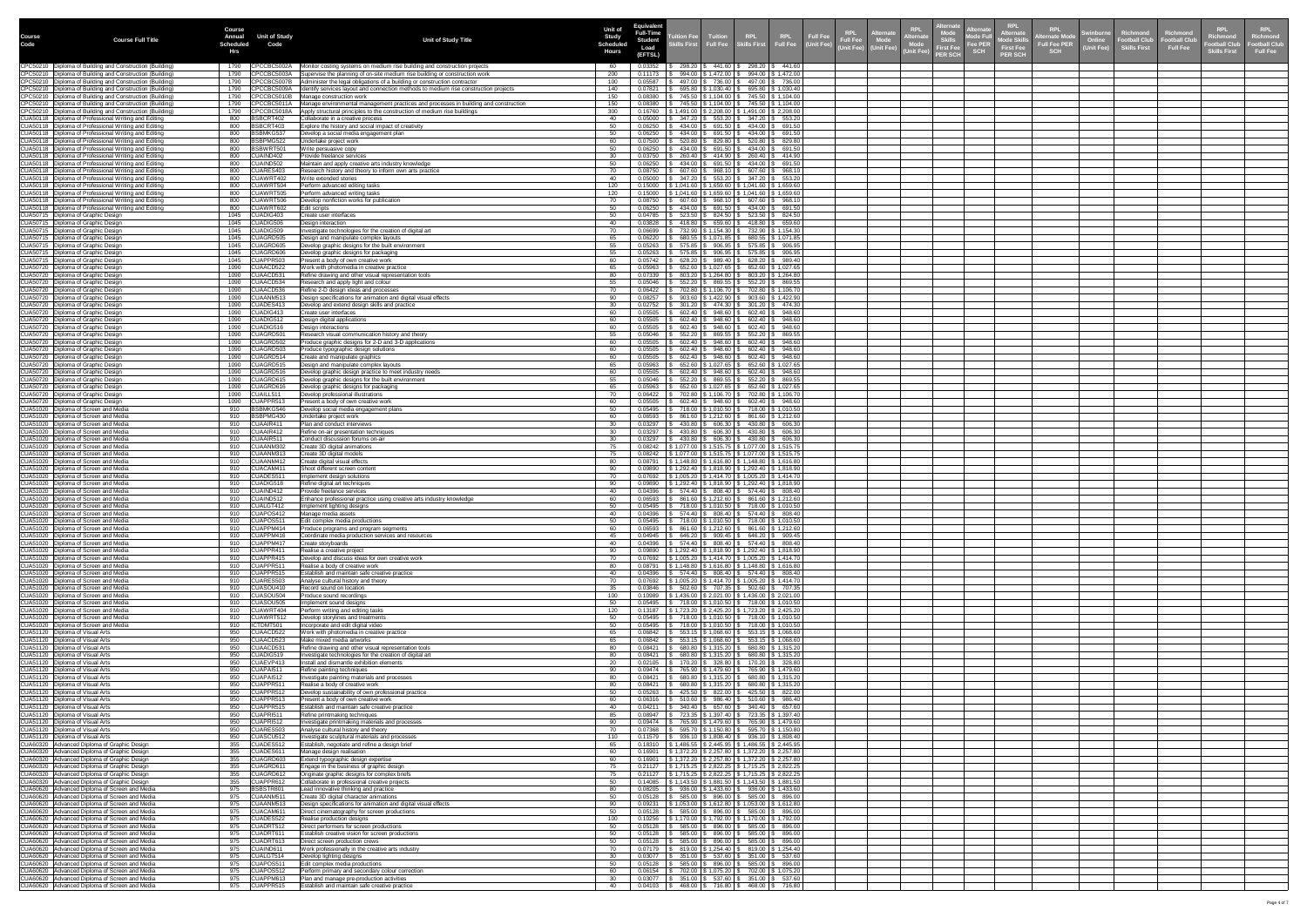|                       |                                                                                                  | <b>Course</b>                                              |                                                                                                                                              | <b>Equivalent</b><br><b>Unit of</b>                             |                                                                                                                          |                                                                                    |                                                    |                               | <b>:ernat</b>                                                                                                                  | <b>RPL</b><br><b>Alternate</b>                   | <b>RPL</b>                                                        |                                  |                                  | KPL.                      | <b>RPL</b>                      |
|-----------------------|--------------------------------------------------------------------------------------------------|------------------------------------------------------------|----------------------------------------------------------------------------------------------------------------------------------------------|-----------------------------------------------------------------|--------------------------------------------------------------------------------------------------------------------------|------------------------------------------------------------------------------------|----------------------------------------------------|-------------------------------|--------------------------------------------------------------------------------------------------------------------------------|--------------------------------------------------|-------------------------------------------------------------------|----------------------------------|----------------------------------|---------------------------|---------------------------------|
| <b>Course</b><br>Code | <b>Course Full Title</b>                                                                         | <b>Unit of Study</b><br>Annual<br><b>Scheduled</b><br>Code | <b>Unit of Study Title</b>                                                                                                                   | <b>Full-Time</b><br><b>Study</b><br><b>Student</b><br>Scheduled | <b>Inition Fee</b><br>kills First                                                                                        |                                                                                    | RPL<br>Full Fee                                    | <b>Full Fee</b><br>(Unit Fee) | <b>RPL</b><br>Alternate<br><b>KPL</b><br><b>Alternate</b><br>Full Fee Mode<br>(Unit Fee) (Unit Fee)<br>, Skills<br>、 First Fee | Alternate<br>Mode Full<br>Fee PER<br>Mode Ski    | Swinburne<br><b>Iternate Mod</b><br>Online<br><b>Full Fee PER</b> | Richmond<br><b>Football Club</b> | Richmond<br><b>Football Club</b> | Richmond<br>Football Cluk | <b>Richmond</b><br>ootball Club |
|                       |                                                                                                  | Hrs                                                        |                                                                                                                                              | Load<br><b>Hours</b><br>(EFTSL)                                 |                                                                                                                          |                                                                                    |                                                    |                               | Mode<br>Vnit Fee)<br><b>PER SCH</b>                                                                                            | <b>First Fee</b><br><b>SCH</b><br><b>PER SCH</b> | <b>Unit Fee)</b><br><b>SCH</b>                                    | <b>Skills First</b>              | <b>Full Fee</b>                  | <b>Skills First</b>       | <b>Full Fee</b>                 |
|                       | CUA60620 Advanced Diploma of Screen and Media<br>CUA60620   Advanced Diploma of Screen and Media | CUAPPR612<br>975                                           | Collaborate in professional creative projects                                                                                                | 0.05128                                                         | $585.00$   \$ 896.00   \$ 585.00   \$ 896.00                                                                             |                                                                                    |                                                    |                               |                                                                                                                                |                                                  |                                                                   |                                  |                                  |                           |                                 |
|                       | CUA60620 Advanced Diploma of Screen and Media                                                    | CUAPPR613<br>975<br>CUAPPR615<br>975                       | Engage in the business of creative practice<br>Evolve ideas for professional creative work                                                   | 0.08205<br>80<br>0.05128<br>50                                  | $936.00$   \$ 1,433.60   \$ 936.00   \$ 1,433.60<br>$585.00$ \$ 896.00 \$ 585.00 \$ 896.00                               |                                                                                    |                                                    |                               |                                                                                                                                |                                                  |                                                                   |                                  |                                  |                           |                                 |
|                       | CUA60620 Advanced Diploma of Screen and Media<br>CUA60620 Advanced Diploma of Screen and Media   | CUAPPR616<br>975<br>CUARES612<br>975                       | Extend expertise in a specialised art form to professional level<br>Extend cultural research expertise                                       | 120<br>0.12308<br>0.05128                                       | $$1,404.00$   \$ 2,150.40   \$ 1,404.00   \$ 2,150.40<br>585.00 \$                                                       |                                                                                    | $896.00$   \$ 585.00   \$ 896.00                   |                               |                                                                                                                                |                                                  |                                                                   |                                  |                                  |                           |                                 |
|                       | CUA60620 Advanced Diploma of Screen and Media<br>CUA60620 Advanced Diploma of Screen and Media   | CUASOU513<br>975<br>975<br>CUASOU61                        | Develop sound designs<br>Manage production of sound designs                                                                                  | 0.05128<br>50<br>0.05128<br>50                                  | 585.00<br>585.00                                                                                                         | 896.00 \$ 585.00 \$ 896.00<br>$896.00$ $\frac{1}{9}$ 585.00 $\frac{1}{9}$ 896.00   |                                                    |                               |                                                                                                                                |                                                  |                                                                   |                                  |                                  |                           |                                 |
|                       | CUA60620 Advanced Diploma of Screen and Media<br>CUA60620   Advanced Diploma of Screen and Media | CUAWRT601<br>975<br>975<br>CUAWRT602                       | Write scripts<br>Edit scripts                                                                                                                | 0.05128<br>50<br>0.05128                                        | 585.00<br>896.00 \$<br>896.00 \$<br>585.00                                                                               |                                                                                    | 585.00 \$ 896.00<br>585.00   \$ 896.00             |                               |                                                                                                                                |                                                  |                                                                   |                                  |                                  |                           |                                 |
|                       | FNS50217   Diploma of Accounting<br>FNS50217   Diploma of Accounting                             | BSBTEC402<br>610<br>610<br>FNSACC505                       | Design and produce complex spreadsheets<br>Establish and maintain accounting information systems                                             | 0.08197<br>50<br>0.08197<br>50                                  | 465.50<br>785.00<br>785.00<br>465.50                                                                                     | 465.50                                                                             | 465.50 \$785.00<br>$\frac{1}{2}$ 785.00            |                               |                                                                                                                                |                                                  |                                                                   |                                  |                                  |                           |                                 |
|                       | FNS50217   Diploma of Accounting<br>FNS50217   Diploma of Accounting                             | FNSACC511<br>610<br>FNSACC512<br>610                       | Provide financial and business performance information<br>Prepare tax documentation for individuals                                          | 0.09836<br>-60<br>0.13115                                       | $558.60$   \$ 942.00   \$ 558.60   \$ 942.00  <br>744.80   \$ 1,256.00   \$    744.80   \$ 1,256.00                      |                                                                                    |                                                    |                               |                                                                                                                                |                                                  |                                                                   |                                  |                                  |                           |                                 |
|                       | FNS50217   Diploma of Accounting<br>FNS50217   Diploma of Accounting                             | 610<br>FNSACC513<br>FNSACC514<br>610                       | Manage budgets and forecasts<br>Prepare financial reports for corporate entities                                                             | 0.06557<br>40.<br>0.11475<br>70                                 | $$628.00 \, \text{\r{}}\,$ 372.40 \, \text{\r{}}\, 628.00<br>372.40<br>651.70   \$ 1,099.00   \$ 651.70   \$ 1,099.00    |                                                                                    |                                                    |                               |                                                                                                                                |                                                  |                                                                   |                                  |                                  |                           |                                 |
|                       | FNS50217   Diploma of Accounting                                                                 | FNSACC516<br>610<br>FNSACC517                              | mplement and maintain internal control procedures                                                                                            | 0.06557<br>0.09836                                              | 372.40<br>558.60                                                                                                         | $628.00$ $\frac{1}{3}$ 372.40 $\frac{1}{3}$ 628.00<br>$942.00$ \$ 558.60 \$ 942.00 |                                                    |                               |                                                                                                                                |                                                  |                                                                   |                                  |                                  |                           |                                 |
|                       | FNS50217   Diploma of Accounting<br>FNS50217   Diploma of Accounting                             | 610<br>FNSTPB503<br>610                                    | Provide management accounting information<br>Apply legal principles in contract and consumer law                                             | 0.09836<br>60                                                   | $558.60$ $\frac{1}{9}$ 942.00 $\frac{1}{9}$ 558.60 $\frac{1}{9}$ 942.00                                                  |                                                                                    |                                                    |                               |                                                                                                                                |                                                  |                                                                   |                                  |                                  |                           |                                 |
|                       | FNS60217 Advanced Diploma of Accounting<br>FNS60217 Advanced Diploma of Accounting               | <b>FNSACC601</b><br>480<br>FNSACC602<br>480                | Prepare and administer tax documentation for legal entities<br>Audit and report on financial systems and records                             | 0.16667<br>0.08333                                              | 672.80   \$ 1,214.40   \$ 672.80   \$ 1,214.40<br>336.40                                                                 | $607.20$ \$ 336.40 \$ 607.20                                                       |                                                    |                               |                                                                                                                                |                                                  |                                                                   |                                  |                                  |                           |                                 |
|                       | FNS60217   Advanced Diploma of Accounting<br>FNS60217   Advanced Diploma of Accounting           | FNSACC603<br>480<br>FNSACC624<br>480                       | Implement tax plans and evaluate tax obligations<br>Monitor corporate governance activities                                                  | 0.12500<br>-60<br>0.12500                                       | $504.60$   \$ $910.80$   \$ $504.60$   \$ $910.80$<br>504.60 $\vert$<br>910.80                                           |                                                                                    | $$504.60 \,   \, $910.80$                          |                               |                                                                                                                                |                                                  |                                                                   |                                  |                                  |                           |                                 |
|                       | FNS60217   Advanced Diploma of Accounting<br>FNS60217   Advanced Diploma of Accounting           | <b>FNSINC601</b><br>480<br><b>FNSINC602</b><br>480         | Apply economic principles to work in the financial services industry<br>Interpret and use financial statistics and tools                     | 0.12500<br>-60<br>0.12500                                       | 504.60<br>504.60                                                                                                         | $910.80$   \$ 504.60   \$ 910.80                                                   | $910.80$ \$ 504.60 \$ 910.80                       |                               |                                                                                                                                |                                                  |                                                                   |                                  |                                  |                           |                                 |
|                       | FNS60217   Advanced Diploma of Accounting<br>FNS60217   Advanced Diploma of Accounting           | FNSTPB504<br>480<br>FNSTPB505<br>480 -                     | Apply legal principles in corporations and trust law<br>Apply legal principles in property law                                               | 0.12500                                                         | $504.60$ \$ 910.80 \$ 504.60 \$ 910.80<br>$0.12500$   \$ 504.60   \$ 910.80   \$ 504.60   \$ 910.80                      |                                                                                    |                                                    |                               |                                                                                                                                |                                                  |                                                                   |                                  |                                  |                           |                                 |
|                       | HLT51015   Diploma of Paramedical Science<br>HLT51015   Diploma of Paramedical Science           | CHCLEG001<br>595<br>595<br>HLTAAP002                       | Work legally and ethically<br>Confirm physical health status                                                                                 | 0.09244<br>0.15126                                              | 578.60   \$952.05   \$578.60   \$952.05<br>946.80   \$1,557.90   \$946.80   \$1,557.90                                   |                                                                                    |                                                    |                               |                                                                                                                                |                                                  |                                                                   |                                  |                                  |                           |                                 |
|                       | HLT51015   Diploma of Paramedical Science<br>HLT51015   Diploma of Paramedical Science           | HLTAMB002<br>595<br>HLTAMB003<br>595                       | Implement safe access and egress in an emergency                                                                                             | 0.13445<br>0.08403                                              | \$ 841.60   \$1,384.80   \$ 841.60   \$1,384.80<br>$526.00$   \$ $865.50$   \$ $526.00$   \$ $865.50$                    |                                                                                    |                                                    |                               |                                                                                                                                |                                                  |                                                                   |                                  |                                  |                           |                                 |
|                       | HLT51015   Diploma of Paramedical Science                                                        | HLTAMB008<br>595                                           | Transport emergency patients<br>Assess and deliver standard clinical care                                                                    | 200<br>0.33613                                                  | $$2,104.00$   \$ 3,462.00   \$ 2,104.00   \$ 3,462.00                                                                    |                                                                                    |                                                    |                               |                                                                                                                                |                                                  |                                                                   |                                  |                                  |                           |                                 |
|                       | HLT51015   Diploma of Paramedical Science<br>HLT51015   Diploma of Paramedical Science           | HLTAMB012<br>595<br>HLTAMB013<br>595                       | Communicate in complex situations to support health care<br>Contribute to managing the scene of an emergency                                 | 0.11765<br>70<br>0.08403                                        | \$ 736.40   \$ 1,211.70   \$ 736.40   \$ 1,211.70<br>$526.00$   \$ 865.50   \$ 526.00   \$ 865.50                        |                                                                                    |                                                    |                               |                                                                                                                                |                                                  |                                                                   |                                  |                                  |                           |                                 |
|                       | HLT54115   Diploma of Nursing<br>HLT54115   Diploma of Nursing                                   | BSBMED301<br>1683<br>1683 CHCDIV001                        | Interpret and apply medical terminology appropriately<br>Work with diverse people                                                            | 0.03565<br>40                                                   | ; 577.20 \$ 1,098.60 \$  577.20 \$ 1,098.60<br>$0.02377$   \$ 384.80   \$ 732.40   \$ 384.80   \$ 732.40                 |                                                                                    |                                                    |                               |                                                                                                                                |                                                  |                                                                   |                                  |                                  |                           |                                 |
|                       | HLT54115   Diploma of Nursing<br>HLT54115   Diploma of Nursing                                   | CHCDIV002<br>1683<br>CHCPOL003<br>1683                     | Promote Aboriginal and/or Torres Strait Islander cultural safety<br>Research and apply evidence to practice                                  | 0.01485<br>0.03862<br>-65                                       | ; 240.50   \$ 457.75   \$ 240.50   \$ 457.75<br>$625.30$   \$1,190.15   \$625.30   \$1,190.15                            |                                                                                    |                                                    |                               |                                                                                                                                |                                                  |                                                                   |                                  |                                  |                           |                                 |
|                       | HLT54115   Diploma of Nursing<br>HLT54115   Diploma of Nursing                                   | CHCPRP003<br>1683<br>HLTAAP002<br>1683                     | Reflect on and improve own professional practice<br>Confirm physical health status                                                           | 120<br>0.07130<br>0.05348                                       | $$1,154.40$ $$2,197.20$ $$1,154.40$ $$2,197.20$<br>865.80   \$ 1,647.90   \$ 865.80   \$ 1,647.90                        |                                                                                    |                                                    |                               |                                                                                                                                |                                                  |                                                                   |                                  |                                  |                           |                                 |
|                       | HLT54115   Diploma of Nursing<br>HLT54115   Diploma of Nursing                                   | HLTAAP003<br>1683<br>HLTENN005<br>1683                     | Analyse and respond to client health information<br>Contribute to nursing care of a person with complex needs                                | 0.03565<br>0.05348                                              | 577.20   \$ 1,098.60   \$ 577.20   \$ 1,098.60<br>865.80   \$1,647.90   \$865.80   \$1,647.90                            |                                                                                    |                                                    |                               |                                                                                                                                |                                                  |                                                                   |                                  |                                  |                           |                                 |
|                       | HLT54115   Diploma of Nursing<br>HLT54115   Diploma of Nursing                                   | HLTENN006<br>1683<br>HLTENN007<br>1683                     | Apply principles of wound management in the clinical environment<br>Administer and monitor medicines and intravenous therapy                 | 0.02674<br>0.14854                                              | $432.90$ \ \$ $823.95$ \ \$ $432.90$ \ \$ $823.95$<br>$$2,405.00$   \$4,577.50   \$2,405.00   \$4,577.50                 |                                                                                    |                                                    |                               |                                                                                                                                |                                                  |                                                                   |                                  |                                  |                           |                                 |
|                       | HLT54115   Diploma of Nursing<br>HLT54115   Diploma of Nursing                                   | HLTENN009<br>1683<br>HLTENN010<br>1683                     | Implement and monitor care for a person with mental health conditions                                                                        | 0.03565<br>0.02971                                              | $577.20$   \$ 1,098.60   \$ 577.20   \$ 1,098.60                                                                         |                                                                                    |                                                    |                               |                                                                                                                                |                                                  |                                                                   |                                  |                                  |                           |                                 |
|                       | HLT54115   Diploma of Nursing                                                                    | HLTENN011<br>1683                                          | Apply a palliative approach in nursing practice<br>Implement and monitor care for a person with acute health problems                        | 0.04159                                                         | 481.00   \$ 915.50   \$ 481.00   \$ 915.50<br>\$ 673.40   \$ 1,281.70   \$ 673.40   \$ 1,281.70                          |                                                                                    |                                                    |                               |                                                                                                                                |                                                  |                                                                   |                                  |                                  |                           |                                 |
|                       | HLT54115   Diploma of Nursing<br>HLT54115   Diploma of Nursing                                   | HLTENN012<br>1683<br>HLTENN015<br>1683                     | Implement and monitor care for a person with chronic health problems<br>Apply nursing practice in the primary health care setting            | 0.02971<br>0.04753                                              | 481.00   \$ 915.50   \$ 481.00   \$ 915.50<br>769.60   \$ 1,464.80   \$ 769.60   \$ 1,464.80                             |                                                                                    |                                                    |                               |                                                                                                                                |                                                  |                                                                   |                                  |                                  |                           |                                 |
|                       | HLT54115   Diploma of Nursing<br>HLT54115   Diploma of Nursing                                   | 1683 HLTENN025<br>HLTINF001<br>1683                        | Implement and monitor care for a person with diabetes<br>Comply with infection prevention and control policies and procedures                | 0.04753<br>80<br>25<br>0.01485                                  | ; 769.60   \$ 1,464.80   \$  769.60   \$ 1,464.80<br>240.50   \$457.75   \$240.50   \$457.75                             |                                                                                    |                                                    |                               |                                                                                                                                |                                                  |                                                                   |                                  |                                  |                           |                                 |
|                       | HLT54115   Diploma of Nursing<br>HLT54115   Diploma of Nursing                                   | HLTWHS002<br>1683<br>1683   HLTWHS006                      | Follow safe work practices for direct client care<br>Manage personal stressors in the work environment                                       | 0.01485<br>-25<br>0.01485<br>25                                 | 3 240.50   \$457.75   \$240.50   \$457.75<br>$\vert$ \$ 240.50 $\vert$ \$ 457.75 $\vert$ \$ 240.50 $\vert$ \$ 457.75     |                                                                                    |                                                    |                               |                                                                                                                                |                                                  |                                                                   |                                  |                                  |                           |                                 |
|                       | HLT54121   Diploma of Nursing<br>HLT54121   Diploma of Nursing                                   | BSBMED301<br>1778<br>CHCDIV001<br>1778                     | Interpret and apply medical terminology appropriately<br>Work with diverse people                                                            | 0.03375<br>0.02250                                              | $$546.60 \mid $1,039.80 \mid $546.60 \mid $1,039.80$<br>$364.40$   \$ 693.20   \$ 364.40   \$ 693.20                     |                                                                                    |                                                    |                               |                                                                                                                                |                                                  |                                                                   |                                  |                                  |                           |                                 |
|                       | HLT54121   Diploma of Nursing<br>HLT54121   Diploma of Nursing                                   | 1778 CHCDIV002<br>CHCPRP003                                | Promote Aboriginal and/or Torres Strait Islander cultural safety<br>Reflect on and improve own professional practice                         | 0.01406<br>25<br>0.06749                                        | 3 227.75   \$433.25   \$227.75   \$433.25<br>$\vert$ \$ 1,093.20   \$ 2,079.60   \$ 1,093.20   \$ 2,079.60               |                                                                                    |                                                    |                               |                                                                                                                                |                                                  |                                                                   |                                  |                                  |                           |                                 |
|                       | HLT54121   Diploma of Nursing<br>HLT54121   Diploma of Nursing                                   | HLTAAP002<br>1778<br>HLTAAP003                             | Confirm physical health status<br>Analyse and respond to client health information                                                           | 90<br>0.03375                                                   | $0.05062$   \$ 819.90   \$ 1,559.70   \$ 819.90   \$ 1,559.70  <br>546.60   \$ 1,039.80   \$                             |                                                                                    | 546.60 \$1,039.80                                  |                               |                                                                                                                                |                                                  |                                                                   |                                  |                                  |                           |                                 |
|                       | HLT54121   Diploma of Nursing<br>HLT54121 Diploma of Nursing                                     | HLTAID011<br>1778<br>HLTENN035<br>1778                     | Provide First Aid<br>Practise nursing within the Australian health care system                                                               | 0.01012<br>0.04218                                              | 163.98   \$ 311.94   \$ 163.98   \$ 311.94<br>683.25   \$ 1,299.75   \$ 683.25   \$ 1,299.75                             |                                                                                    |                                                    |                               |                                                                                                                                |                                                  |                                                                   |                                  |                                  |                           |                                 |
|                       | HLT54121   Diploma of Nursing                                                                    | HLTENN036<br>1778<br>HLTENN037                             | Apply communication skills in nursing practice                                                                                               | 0.02812                                                         | 455.50   \$                                                                                                              | 866.50   \$455.50   \$866.50                                                       |                                                    |                               |                                                                                                                                |                                                  |                                                                   |                                  |                                  |                           |                                 |
|                       | HLT54121   Diploma of Nursing<br>HLT54121   Diploma of Nursing                                   | 1778<br>HLTENN038<br>1778                                  | Perform clinical assessment and contribute to planning nursing care<br>mplement, monitor and evaluate nursing care                           | 0.02812<br>0.06187                                              | 455.50   \$<br>$\vert$ \$ 1,002.10   \$ 1,906.30   \$ 1,002.10   \$ 1,906.30                                             | 866.50   \$455.50   \$866.50                                                       |                                                    |                               |                                                                                                                                |                                                  |                                                                   |                                  |                                  |                           |                                 |
|                       | HLT54121   Diploma of Nursing<br>HLT54121   Diploma of Nursing                                   | HLTENN039<br>1778<br>HLTENN040<br>1778                     | Apply principles of wound management<br>Administer and monitor medicines and intravenous therapy                                             | 0.03375<br>275<br>0.15467                                       | 546.60   \$1,039.80   \$546.60   \$1,039.80<br>  \$2,505.25   \$4,765.75   \$2,505.25   \$4,765.75                       |                                                                                    |                                                    |                               |                                                                                                                                |                                                  |                                                                   |                                  |                                  |                           |                                 |
|                       | HLT54121   Diploma of Nursing<br>HLT54121   Diploma of Nursing                                   | 1778   HLTENN041<br>HLTENN042<br>1778                      | Apply legal and ethical parameters to nursing practice<br>Implement and monitor care for a person with mental health conditions              | 30<br>0.03375                                                   | $0.01687$   \$ 273.30   \$ 519.90   \$ 273.30   \$ 519.90<br>$\frac{1}{5}$ 546.60   \$1,039.80   \$546.60   \$1,039.80   |                                                                                    |                                                    |                               |                                                                                                                                |                                                  |                                                                   |                                  |                                  |                           |                                 |
|                       | HLT54121   Diploma of Nursing<br>HLT54121   Diploma of Nursing                                   | HLTENN043<br>1778<br>1778   HLTENN044                      | mplement and monitor care for a person with acute health conditions<br>mplement and monitor care for a person with chronic health conditions | 0.08436<br>150<br>0.03375<br>-60                                | $$1,366.50 \mid $2,599.50 \mid $1,366.50 \mid $2,599.50$<br>546.60   \$1,039.80   \$546.60   \$1,039.80                  |                                                                                    |                                                    |                               |                                                                                                                                |                                                  |                                                                   |                                  |                                  |                           |                                 |
|                       | HLT54121   Diploma of Nursing<br>HLT54121 Diploma of Nursing                                     | HLTENN045<br>1778<br>HLTENN047<br>1778                     | Implement and monitor care of the older person<br>Apply nursing practice in the primary health care setting                                  | 0.04218<br>0.04499                                              | $683.25$   \$1,299.75   \$683.25   \$1,299.75<br>728.80   \$ 1,386.40   \$ 728.80   \$ 1,386.40                          |                                                                                    |                                                    |                               |                                                                                                                                |                                                  |                                                                   |                                  |                                  |                           |                                 |
|                       | HLT54121   Diploma of Nursing<br>HLT54121   Diploma of Nursing                                   | 1778   HLTINF001<br>HLTWHS002<br>1778                      | Comply with infection prevention and control policies and procedures<br>Follow safe work practices for direct client care                    | 0.01406<br>25<br>0.01406                                        | 227.75   \$433.25   \$227.75   \$433.25<br>$227.75$ \$ 433.25 \$ 227.75 \$ 433.25                                        |                                                                                    |                                                    |                               |                                                                                                                                |                                                  |                                                                   |                                  |                                  |                           |                                 |
|                       | ICT50220   Diploma of Information Technology<br>ICT50220   Diploma of Information Technology     | BSBCRT512<br>1030<br>BSBMKG537<br>1030                     | Originate and develop concepts<br>Develop a social media engagement plan                                                                     | 0.02913<br>0.04854                                              | $$454.80$   \$ 309.60   \$ 454.80<br>309.60<br>516.00                                                                    |                                                                                    | 758.00   \$ 516.00   \$ 758.00                     |                               |                                                                                                                                |                                                  |                                                                   |                                  |                                  |                           |                                 |
|                       | ICT50220   Diploma of Information Technology<br>ICT50220   Diploma of Information Technology     | BSBXCS402<br>1030<br>BSBXTW401<br>1030                     | Promote workplace cyber security awareness and best practices<br>Lead and facilitate a team                                                  | 0.03883<br>0.04854<br>50                                        | 412.80<br>$516.00$   \$ 758.00   \$ 516.00   \$ 758.00                                                                   | $606.40$   \$ 412.80   \$ 606.40                                                   |                                                    |                               |                                                                                                                                |                                                  |                                                                   |                                  |                                  |                           |                                 |
|                       | ICT50220   Diploma of Information Technology<br>ICT50220   Diploma of Information Technology     | CUADES411<br>1030<br>CUADES511<br>1030                     | Generate design solutions                                                                                                                    | 0.06796<br>0.06796                                              | 722.40   \$ 1,061.20   \$ 722.40   \$ 1,061.20<br>722.40   \$1,061.20   \$722.40   \$1,061.20                            |                                                                                    |                                                    |                               |                                                                                                                                |                                                  |                                                                   |                                  |                                  |                           |                                 |
|                       | ICT50220   Diploma of Information Technology                                                     | CUADIG412<br>1030                                          | mplement design solutions<br>Design user interfaces                                                                                          | 0.04854<br>50                                                   | $516.00$   \$ 758.00   \$ 516.00   \$ 758.00                                                                             |                                                                                    |                                                    |                               |                                                                                                                                |                                                  |                                                                   |                                  |                                  |                           |                                 |
|                       | ICT50220   Diploma of Information Technology<br>ICT50220   Diploma of Information Technology     | CUADIG502<br>1030<br>ICTCYS407<br>1030                     | Design digital applications<br>Gather, analyse and interpret threat data                                                                     | 0.04854<br>0.03883                                              | \$ 758.00   \$ 516.00   \$ 758.00<br>516.00<br>$$606.40 \, \text{\r{S}} \, 412.80 \, \text{\r{S}} \, 606.40$<br>412.80   |                                                                                    |                                                    |                               |                                                                                                                                |                                                  |                                                                   |                                  |                                  |                           |                                 |
|                       | ICT50220   Diploma of Information Technology<br>ICT50220   Diploma of Information Technology     | 1030   ICTCYS610<br>ICTCYS613<br>1030                      | Protect critical infrastructure for organisations<br>Utilise design methodologies for security architecture                                  | 0.03883<br>40.<br>0.03883                                       | 412.80   \$ 606.40   \$ 412.80   \$ 606.40<br>412.80   \$ 606.40   \$ 412.80   \$ 606.40                                 |                                                                                    |                                                    |                               |                                                                                                                                |                                                  |                                                                   |                                  |                                  |                           |                                 |
|                       | ICT50220   Diploma of Information Technology<br>ICT50220   Diploma of Information Technology     | ICTGAM42<br>1030<br>ICTGAM533<br>1030                      | Apply artificial intelligence in game development<br>Create complex 3-D interactive games                                                    | 0.05825<br>0.05825                                              | 619.20<br>619.20                                                                                                         | $909.60$   \$ 619.20   \$ 909.60<br>$909.60$   \$ 619.20   \$ 909.60               |                                                    |                               |                                                                                                                                |                                                  |                                                                   |                                  |                                  |                           |                                 |
|                       | ICT50220   Diploma of Information Technology<br>ICT50220   Diploma of Information Technology     | ICTGAM535<br>1030<br>ICTGAM537<br>1030                     | Develop complex 3-D software for games and interactive media<br>Prepare games for different platforms and delivery modes                     | 0.05825<br>0.04854                                              | 619.20<br>$516.00$   \$ 758.00   \$ 516.00   \$ 758.00                                                                   | $909.60$   \$ 619.20   \$ 909.60                                                   |                                                    |                               |                                                                                                                                |                                                  |                                                                   |                                  |                                  |                           |                                 |
|                       | ICT50220   Diploma of Information Technology<br>ICT50220   Diploma of Information Technology     | ICTGAM539<br>1030<br>ICTGAM54<br>1030                      | Create and implement designs for 3-D games environments<br>Design and create advanced particles, fluids and bodies for 3-D digital effects   | 0.04854<br>50<br>0.04854                                        | 5 516.00 \$ 758.00 \$ 516.00 \$ 758.00<br>516.00                                                                         |                                                                                    | 758.00 \$ 516.00 \$ 758.00                         |                               |                                                                                                                                |                                                  |                                                                   |                                  |                                  |                           |                                 |
|                       | ICT50220   Diploma of Information Technology                                                     | ICTGAM542<br>1030<br>ICTGAM543<br>1030                     | Animate 3-D characters for digital games<br>Produce digital animation sequences                                                              | 0.03883<br>0.05825<br>-60                                       | 412.80   \$ 606.40   \$ 412.80   \$ 606.40  <br>619.20<br>909.60                                                         | $$619.20 \,   \, $909.60$                                                          |                                                    |                               |                                                                                                                                |                                                  |                                                                   |                                  |                                  |                           |                                 |
|                       | ICT50220   Diploma of Information Technology<br>ICT50220   Diploma of Information Technology     | ICTGAM545<br>1030<br>ICTGAM547<br>1030                     | Manage technical art and rigging in 3-D animations<br>Create interactive 3-D environments for digital games                                  | 0.04854<br>0.02913<br>-30                                       | 516.00<br>758.00<br>309.60                                                                                               | 516.00<br>454.80   \$ 309.60   \$ 454.80                                           | \$758.00                                           |                               |                                                                                                                                |                                                  |                                                                   |                                  |                                  |                           |                                 |
|                       | ICT50220   Diploma of Information Technology<br>ICT50220   Diploma of Information Technology     | ICTGAM549<br>1030<br>ICTGAM552<br>1030                     | Collaborate in design of 3-D game levels and environments<br>Create complex 3-D characters for games                                         | 0.03883<br>0.05825                                              | 412.80<br>606.40<br>619.20<br>909.60                                                                                     | \$ 412.80<br>$$619.20 \,   \, $909.60$                                             | \$606.40                                           |                               |                                                                                                                                |                                                  |                                                                   |                                  |                                  |                           |                                 |
|                       | ICT50220   Diploma of Information Technology                                                     | 1030   ICTICT433                                           | Build graphical user interfaces                                                                                                              | 0.01942<br>20                                                   | 206.40<br>$$303.20 \,   \, $206.40 \,   \, $303.20$$                                                                     |                                                                                    |                                                    |                               |                                                                                                                                |                                                  |                                                                   |                                  |                                  |                           |                                 |
|                       | ICT50220   Diploma of Information Technology<br>ICT50220   Diploma of Information Technology     | ICTICT447<br>1030<br>ICTICT517<br>1030                     | Work effectively in agile environments<br>Match ICT needs with the strategic direction of the organisation                                   | 60<br>0.05825<br>50<br>0.04854                                  | 619.20<br>516.00<br>$$758.00 \,   \, $516.00 \,   \, $758.00$                                                            | $909.60$   \$ 619.20   \$ 909.60                                                   |                                                    |                               |                                                                                                                                |                                                  |                                                                   |                                  |                                  |                           |                                 |
|                       | ICT50220   Diploma of Information Technology<br>ICT50220   Diploma of Information Technology     | 1030   ICTICT529<br>ICTICT530<br>1030                      | Organise and lead agile projects<br>Design user experience solutions                                                                         | 0.05825<br>60<br>0.07767                                        | $619.20$   \$ 909.60   \$ 619.20   \$ 909.60<br>825.60   \$ 1,212.80   \$ 825.60   \$ 1,212.80                           |                                                                                    |                                                    |                               |                                                                                                                                |                                                  |                                                                   |                                  |                                  |                           |                                 |
|                       | ICT50220   Diploma of Information Technology<br>ICT50220   Diploma of Information Technology     | ICTICT532<br>1030<br>ICTNWK529<br>1030                     | Apply IP, ethics and privacy in ICT environments<br>Install and manage complex ICT networks                                                  | 0.03883<br>100<br>0.09709                                       | $412.80$ \ \$ 606.40 \ \$ 412.80 \ \$ 606.40<br>$31,032.00$   \$1,516.00   \$1,032.00   \$1,516.00                       |                                                                                    |                                                    |                               |                                                                                                                                |                                                  |                                                                   |                                  |                                  |                           |                                 |
|                       | ICT50220   Diploma of Information Technology<br>ICT50220   Diploma of Information Technology     | ICTNWK536<br>1030<br>ICTNWK540<br>1030                     | Plan, implement and test enterprise communication solutions<br>Design, build and test network servers                                        | 0.07767<br>0.04854<br>.50                                       | $825.60$   \$1,212.80   \$825.60   \$1,212.80<br>$516.00$ $\frac{1}{9}$ 758.00 $\frac{1}{9}$ 516.00 $\frac{1}{9}$ 758.00 |                                                                                    |                                                    |                               |                                                                                                                                |                                                  |                                                                   |                                  |                                  |                           |                                 |
|                       | ICT50220   Diploma of Information Technology<br>ICT50220   Diploma of Information Technology     | ICTNWK541<br>1030<br>ICTNWK542<br>1030                     | Configure, verify and troubleshoot WAN links and IP services<br>Install, operate and troubleshoot medium enterprise routers                  | 0.08738<br>90.<br>120<br>0.11650                                | $928.80$   \$1,364.40   \$928.80   \$1,364.40<br>$1,238.40$   \$ 1,819.20   \$ 1,238.40   \$ 1,819.20                    |                                                                                    |                                                    |                               |                                                                                                                                |                                                  |                                                                   |                                  |                                  |                           |                                 |
|                       | ICT50220   Diploma of Information Technology<br>ICT50220   Diploma of Information Technology     | ICTNWK544<br>1030<br>ICTNWK546<br>1030                     | Design and implement a security perimeter for ICT networks<br>Manage network security                                                        | 0.05825<br>0.07767                                              | $619.20$   \$ 909.60   \$ 619.20   \$ 909.60<br>825.60   \$ 1,212.80   \$ 825.60   \$ 1,212.80                           |                                                                                    |                                                    |                               |                                                                                                                                |                                                  |                                                                   |                                  |                                  |                           |                                 |
|                       | ICT50220   Diploma of Information Technology<br>ICT50220   Diploma of Information Technology     | ICTNWK557<br>1030<br>ICTNWK559<br>1030                     | Configure and manage advanced virtual computing environments<br>Install an enterprise virtual computing environment                          | 0.03883<br>0.05825<br>60                                        | $412.80$   \$ 606.40   \$ 412.80   \$ 606.40<br>619.20   \$                                                              |                                                                                    | $909.60$ $\frac{1}{9}$ 619.20 $\frac{1}{9}$ 909.60 |                               |                                                                                                                                |                                                  |                                                                   |                                  |                                  |                           |                                 |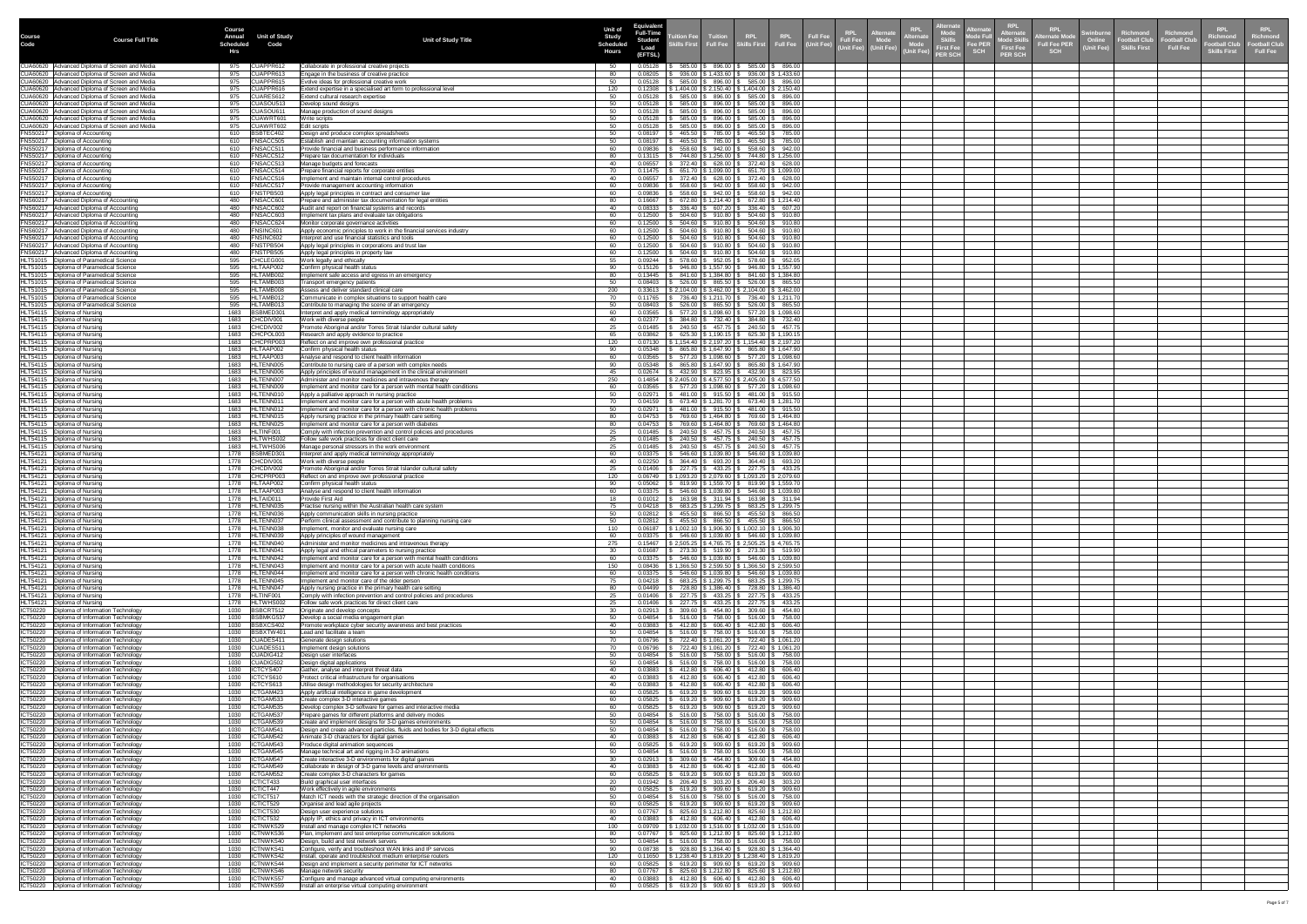|        |                                                                                                                                          | <b>Course</b>            |                                 |                                                                                                                                        | <b>Unit of</b> | <b>Equivalen</b>                   |                                                                                                                                        |                                                                                    |                                           |                               | ernat                                                                                                    | <b>RPL</b><br><b>Alternate</b>                                     |                                                                  |                                         |                                  |                                    |                                        |
|--------|------------------------------------------------------------------------------------------------------------------------------------------|--------------------------|---------------------------------|----------------------------------------------------------------------------------------------------------------------------------------|----------------|------------------------------------|----------------------------------------------------------------------------------------------------------------------------------------|------------------------------------------------------------------------------------|-------------------------------------------|-------------------------------|----------------------------------------------------------------------------------------------------------|--------------------------------------------------------------------|------------------------------------------------------------------|-----------------------------------------|----------------------------------|------------------------------------|----------------------------------------|
| Course | <b>Course Full Title</b>                                                                                                                 | <b>Annual</b>            | <b>Unit of Study</b>            | <b>Unit of Study Title</b>                                                                                                             |                | <b>Full-Time</b><br><b>Student</b> | Tuition<br>ition Fee                                                                                                                   |                                                                                    | RPL<br> -<br>  Full Fee                   | <b>Full Fee</b><br>(Unit Fee) | <b>KPL</b><br>Alternat<br><b>KPL</b><br><b>\Iternat</b><br><b>Mode</b><br><b>Full Fee</b><br><b>Mode</b> | <b>Alternate</b><br>Mode Full<br><b>Mode Skil</b>                  | <b>RPL</b><br><b>Swinburne</b><br><b>Iternate Mode</b><br>Online | <b>Richmond</b><br><b>Football Club</b> | Richmond<br><b>Football Club</b> | <b>KPL</b><br><b>Football Club</b> | <b>RPL</b><br>Richmond<br>ootball Club |
|        |                                                                                                                                          | Scheduled<br>Hrs         | Code                            |                                                                                                                                        | Hours          | Load<br>(EFTSL)                    | <b>ikills First</b>                                                                                                                    |                                                                                    |                                           |                               | Skills<br>First Fee<br>Unit Fee) (Unit Fee)<br><b>ER SCH</b>                                             | <b>Fee PER</b><br><b>First Fee</b><br><b>SCH</b><br><b>PER SCH</b> | <b>Full Fee PER</b><br><b>Unit Fee)</b><br><b>SCH</b>            | <b>Skills First</b>                     | <b>Full Fee</b>                  | <b>Skills First</b>                | <b>Full Fee</b>                        |
|        | ICT50220   Diploma of Information Technology                                                                                             | 1030                     | ICTPMG505                       | Manage ICT projects                                                                                                                    |                |                                    | 825.60   \$ 1,212.80                                                                                                                   |                                                                                    | 6825.60   \$ 1,212.80                     |                               |                                                                                                          |                                                                    |                                                                  |                                         |                                  |                                    |                                        |
|        | ICT50220   Diploma of Information Technology<br>ICT50220   Diploma of Information Technology                                             | 1030<br>1030             | ICTPRG530<br>ICTPRG534          | Manage projects using software management tools<br>Deploy applications to production environments                                      | -60            | 0.05825<br>0.03883                 | 619.20<br>909.60 $\vert$<br>606.40<br>412.80                                                                                           | $$619.20 \,   \, $909.60$<br>\$412.80                                              | \$606.40                                  |                               |                                                                                                          |                                                                    |                                                                  |                                         |                                  |                                    |                                        |
|        | ICT50220   Diploma of Information Technology<br>ICT50220   Diploma of Information Technology                                             | 1030                     | ICTPRG535<br>1030   ICTPRG536   | Build advanced user interfaces<br>Design application architecture                                                                      | 40             | 0.05825<br>0.03883                 | 909.60 $\vert$<br>619.20<br>$412.80$   \$ 606.40   \$ 412.80   \$ 606.40                                                               | $$619.20 \,   \, $909.60$                                                          |                                           |                               |                                                                                                          |                                                                    |                                                                  |                                         |                                  |                                    |                                        |
|        | ICT50220   Diploma of Information Technology                                                                                             | 1030                     | ICTPRG546                       | Validate application designs against specifications                                                                                    |                | 0.03883                            | $412.80$   \$ 606.40   \$ 412.80   \$ 606.40                                                                                           |                                                                                    |                                           |                               |                                                                                                          |                                                                    |                                                                  |                                         |                                  |                                    |                                        |
|        | ICT50220   Diploma of Information Technology<br>ICT50220   Diploma of Information Technology                                             | 1030                     | ICTPRG547<br>1030   ICTPRG549   | Apply advanced programming skills in another language<br>Apply intermediate object-oriented language skills                            | -60            | 0.07767<br>0.05825                 | $825.60$   \$1,212.80   \$825.60   \$1,212.80<br>$619.20$   \$ 909.60   \$ 619.20   \$ 909.60                                          |                                                                                    |                                           |                               |                                                                                                          |                                                                    |                                                                  |                                         |                                  |                                    |                                        |
|        | ICT50220   Diploma of Information Technology<br>ICT50220   Diploma of Information Technology                                             | 1030<br>1030             | ICTPRG553<br>ICTPRG554          | Create and develop REST APIs<br>Manage data persistence using noSQL data stores                                                        |                | 0.05825<br>0.07767                 | $619.20$ $\frac{1}{3}$ 909.60 $\frac{1}{3}$ 619.20 $\frac{1}{3}$ 909.60<br>$825.60$   \$1,212.80   \$825.60   \$1,212.80               |                                                                                    |                                           |                               |                                                                                                          |                                                                    |                                                                  |                                         |                                  |                                    |                                        |
|        | ICT50220   Diploma of Information Technology<br>ICT50220   Diploma of Information Technology                                             | 1030<br>1030             | ICTPRG556<br>ICTSAS524          | Implement and use a model view controller framework<br>Develop, implement and evaluate an incident response plan                       | 70             | 0.06796<br>0.02913                 | 722.40   \$1,061.20   \$722.40   \$1,061.20<br>309.60                                                                                  | 454.80   \$ 309.60   \$ 454.80                                                     |                                           |                               |                                                                                                          |                                                                    |                                                                  |                                         |                                  |                                    |                                        |
|        | ICT50220   Diploma of Information Technology<br>ICT50220   Diploma of Information Technology                                             | 1030<br>1030             | ICTSAS526<br>ICTSAS527          | Review and update disaster recovery and contingency plans<br>Manage client problems                                                    |                | 0.02913<br>0.01942                 | 309.60<br>303.20<br>206.40                                                                                                             | $454.80$ \ \$ 309.60 \ \$ 454.80<br>$5 \t206.40$                                   | \$303.20                                  |                               |                                                                                                          |                                                                    |                                                                  |                                         |                                  |                                    |                                        |
|        | ICT50220   Diploma of Information Technology                                                                                             | 1030                     | ICTWEB513                       | Build dynamic websites                                                                                                                 |                | 0.05825                            | 619.20<br>909.60                                                                                                                       |                                                                                    | 619.20 \$909.60                           |                               |                                                                                                          |                                                                    |                                                                  |                                         |                                  |                                    |                                        |
|        | ICT50220   Diploma of Information Technology<br>ICT50220   Diploma of Information Technology                                             | 1030<br>1030             | ICTWEB514<br>ICTWEB517          | Create dynamic web pages<br>Create web-based programs                                                                                  |                | 0.03883<br>0.05825                 | 412.80<br>606.40<br>909.60<br>619.20                                                                                                   | $$412.80 \,   \, $606.40$<br>619.20丨                                               | \$909.60                                  |                               |                                                                                                          |                                                                    |                                                                  |                                         |                                  |                                    |                                        |
|        | ICT50220   Diploma of Information Technology<br>ICT50220   Diploma of Information Technology                                             | 1030<br>1030             | ICTWEB518<br>ICTWEB519          | 3uild a document using extensible markup language<br>Develop complex web page layouts                                                  |                | 0.02913<br>0.03883                 | 309.60<br>454.80<br>412.80<br>606.40                                                                                                   | 309.60<br>\$ 412.80                                                                | \$454.80<br>\$606.40                      |                               |                                                                                                          |                                                                    |                                                                  |                                         |                                  |                                    |                                        |
|        | ICT50220   Diploma of Information Technology<br>ICT50220   Diploma of Information Technology                                             | 1030<br>1030             | ICTWEB520<br>ICTWEB521          | Develop complex cascading style sheets<br>Customise complex ICT content management systems                                             |                | 0.03883<br>0.07767                 | 412.80<br>606.40<br>825.60   \$ 1,212.80                                                                                               | 6412.80<br>$$825.60 \mid $1,212.80$                                                | \$606.40                                  |                               |                                                                                                          |                                                                    |                                                                  |                                         |                                  |                                    |                                        |
|        | ICT50220   Diploma of Information Technology<br>MSF50218   Diploma of Interior Design                                                    | 1030<br>1526             | ICTWEB527<br>BSBCRT40           | Research and apply emerging web technology trends<br>Articulate, present and debate ideas                                              | -80            | 0.07767<br>0.02621                 | $825.60$   \$1,212.80   \$825.60   \$1,212.80<br>$300.00$   \$                                                                         | $570.80$   \$ 300.00   \$ 570.80                                                   |                                           |                               |                                                                                                          |                                                                    |                                                                  |                                         |                                  |                                    |                                        |
|        | MSF50218   Diploma of Interior Design                                                                                                    | 1526                     | BSBCRT50                        | Originate and develop concepts                                                                                                         | -30            | 0.01966                            | $225.00$ $\frac{1}{3}$ 428.10 $\frac{1}{3}$ 225.00 $\frac{1}{3}$ 428.10                                                                |                                                                                    |                                           |                               |                                                                                                          |                                                                    |                                                                  |                                         |                                  |                                    |                                        |
|        | MSF50218   Diploma of Interior Design<br>MSF50218   Diploma of Interior Design                                                           | 1526                     | BSBDES302<br>1526 BSBDES303     | Explore and apply the creative design process to 2D forms<br>Explore and apply the creative design process to 3D forms                 | 50<br>50       | 0.03277                            | $375.00$   \$ 713.50   \$ 375.00   \$ 713.50<br>$0.03277$   \$ 375.00   \$ 713.50   \$ 375.00   \$ 713.50                              |                                                                                    |                                           |                               |                                                                                                          |                                                                    |                                                                  |                                         |                                  |                                    |                                        |
|        | MSF50218   Diploma of Interior Design<br>MSF50218   Diploma of Interior Design                                                           | 1526<br>1526             | BSBDES305<br>BSBDES502          | Source and apply information on the history and theory of design<br>Establish, negotiate and refine a design brief                     |                | 0.04260<br>0.04260                 | 487.50   \$927.55   \$487.50   \$927.55  <br>487.50   \$927.55   \$487.50   \$927.55                                                   |                                                                                    |                                           |                               |                                                                                                          |                                                                    |                                                                  |                                         |                                  |                                    |                                        |
|        | MSF50218   Diploma of Interior Design<br>MSF50218   Diploma of Interior Design                                                           | 1526<br>1526             | BSBSMB420<br>CPCCWHS1001        | Evaluate and develop small business operations<br>Prepare to work safely in the construction industry                                  |                | 0.02949<br>0.00393                 | 337.50<br>$45.00$ \$ 85.62 \$ 45.00 \$ 85.62                                                                                           | 642.15   \$ 337.50   \$ 642.15                                                     |                                           |                               |                                                                                                          |                                                                    |                                                                  |                                         |                                  |                                    |                                        |
|        | MSF50218   Diploma of Interior Design<br>MSF50218   Diploma of Interior Design                                                           | 1526<br>1526             | CUAANM303<br>CUAANM502          | Create 3D digital models<br>Create 3D digital environments                                                                             |                | 0.04915<br>0.01966                 | 562.50   \$1,070.25   \$562.50   \$1,070.25<br>225.00   \$                                                                             | 428.10   \$225.00   \$428.10                                                       |                                           |                               |                                                                                                          |                                                                    |                                                                  |                                         |                                  |                                    |                                        |
|        | MSF50218   Diploma of Interior Design                                                                                                    | 1526                     | CUADES403                       | Research and apply techniques in spatial design                                                                                        |                | 0.03277                            | 375.00   \$713.50   \$375.00   \$713.50                                                                                                |                                                                                    |                                           |                               |                                                                                                          |                                                                    |                                                                  |                                         |                                  |                                    |                                        |
|        | MSF50218   Diploma of Interior Design<br>MSF50218   Diploma of Interior Design                                                           | 1526<br>1526             | CUADIG507<br>CUAILL401          | Design digital simulations<br>Develop and refine illustrative work                                                                     |                | 0.04587<br>0.03277                 | 525.00<br>375.00 \$ 713.50 \$ 375.00 \$ 713.50                                                                                         | 998.90   \$ 525.00   \$ 998.90                                                     |                                           |                               |                                                                                                          |                                                                    |                                                                  |                                         |                                  |                                    |                                        |
|        | MSF50218   Diploma of Interior Design<br>MSF50218   Diploma of Interior Design                                                           | 1526<br>1526             | MSFGN4001<br>MSFID4013          | Research and meet ethical and compliance requirements<br>Design residential interior lighting                                          | 25             | 0.01638<br>0.02621                 | 187.50   \$ 356.75   \$ 187.50   \$ 356.75<br>300.00   \$ 570.80   \$ 300.00   \$ 570.80                                               |                                                                                    |                                           |                               |                                                                                                          |                                                                    |                                                                  |                                         |                                  |                                    |                                        |
|        | MSF50218   Diploma of Interior Design<br>MSF50218   Diploma of Interior Design                                                           | 1526<br>1526   MSFID4016 | MSFID4014                       | Produce digital models and documentation for interior design projects<br>Design colour schemes for interior and exterior spaces        | -85            | 0.05242<br>0.05570                 | $600.00$   \$ 1,141.60   \$ 600.00   \$ 1,141.60<br>$637.50$   \$1,212.95   \$637.50   \$1,212.95                                      |                                                                                    |                                           |                               |                                                                                                          |                                                                    |                                                                  |                                         |                                  |                                    |                                        |
|        | MSF50218   Diploma of Interior Design<br>MSF50218   Diploma of Interior Design                                                           | 1526   MSFID4019         | 1526   MSFID4017                | Research and recommend furniture and accessories                                                                                       |                | 0.02359<br>0.02621                 | 270.00   \$ 513.72   \$ 270.00   \$ 513.72  <br>$300.00$   \$ 570.80   \$ 300.00   \$ 570.80                                           |                                                                                    |                                           |                               |                                                                                                          |                                                                    |                                                                  |                                         |                                  |                                    |                                        |
|        | MSF50218   Diploma of Interior Design                                                                                                    |                          | 1526   MSFID4020                | Research interior decoration and design influences<br>Research and integrate embedded technologies in interior designs                 |                | 0.02621                            | $300.00$   \$ 570.80   \$ 300.00   \$ 570.80                                                                                           |                                                                                    |                                           |                               |                                                                                                          |                                                                    |                                                                  |                                         |                                  |                                    |                                        |
|        | MSF50218   Diploma of Interior Design<br>MSF50218   Diploma of Interior Design                                                           | 1526<br>1526             | MSFID4021<br>MSFID5016          | Design soft furnishing solutions for interior spaces<br>Develop decoration proposals for complex sites                                 | 108            | 0.03932<br>0.07077                 | $450.00$   \$ 856.20   \$ 450.00   \$ 856.20  <br>$810.00$   \$1,541.16   \$810.00   \$1,541.16                                        |                                                                                    |                                           |                               |                                                                                                          |                                                                    |                                                                  |                                         |                                  |                                    |                                        |
|        | MSF50218   Diploma of Interior Design<br>MSF50218   Diploma of Interior Design                                                           | 1526<br>1526             | MSFID5020<br>MSFID5021          | Design residential interiors<br>Evaluate site structure and services for interior design briefs                                        | 108            | 0.07077<br>0.02621                 | $810.00$   \$ 1,541.16   \$ 810.00   \$ 1,541.16<br>$300.00$   \$ 570.80   \$ 300.00   \$ 570.80                                       |                                                                                    |                                           |                               |                                                                                                          |                                                                    |                                                                  |                                         |                                  |                                    |                                        |
|        | MSF50218   Diploma of Interior Design<br>MSF50218   Diploma of Interior Design                                                           | 1526<br>1526             | MSFID5022<br>MSFID5023          | Explore and apply creative design methodology to interior space<br>Design for all ages and abilities                                   | 108            | 0.03932<br>0.07077                 | $450.00$   \$ 856.20   \$ 450.00   \$ 856.20  <br>810.00   \$1,541.16   \$810.00   \$1,541.16                                          |                                                                                    |                                           |                               |                                                                                                          |                                                                    |                                                                  |                                         |                                  |                                    |                                        |
|        | MSF50218   Diploma of Interior Design<br>MSF60118   Advanced Diploma of Interior Design                                                  | 1526<br>774              | MSFID5025<br>BSBDES601          | Develop residential interior design project documentation<br>Manage design realisation                                                 |                | 0.03932<br>0.06460                 | 856.20   \$<br>450.00<br>188.50   \$                                                                                                   | 482.50   \$ 188.50   \$ 482.50                                                     | 450.00 \$ 856.20                          |                               |                                                                                                          |                                                                    |                                                                  |                                         |                                  |                                    |                                        |
|        | MSF60118   Advanced Diploma of Interior Design                                                                                           | 774<br>774               | BSBDES602                       | Research global design trends                                                                                                          |                | 0.03876                            | $113.10$   \$ 289.50   \$ 113.10   \$ 289.50<br>$113.10$ $\frac{1}{9}$ 289.50 $\frac{1}{9}$ 113.10 $\frac{1}{9}$ 289.50                |                                                                                    |                                           |                               |                                                                                                          |                                                                    |                                                                  |                                         |                                  |                                    |                                        |
|        | MSF60118   Advanced Diploma of Interior Design<br>MSF60118   Advanced Diploma of Interior Design                                         | 774   MSFID5024          | CUADIG304                       | Create visual design components<br>Design workplace interiors                                                                          | 108            | 0.03876<br>0.13953                 | 407.16   \$ 1,042.20   \$ 407.16   \$ 1,042.20                                                                                         |                                                                                    |                                           |                               |                                                                                                          |                                                                    |                                                                  |                                         |                                  |                                    |                                        |
|        | MSF60118   Advanced Diploma of Interior Design<br>MSF60118   Advanced Diploma of Interior Design                                         | 774<br>774               | MSFID6010<br>MSFID6011          | Design commercial interior lighting<br>Resolve complex spatial design problems through modelling                                       |                | 0.05168<br>0.06977                 | 150.80   \$ 386.00   \$ 150.80   \$ 386.00  <br>$203.58$ \ \$ 521.10 \ \$ 203.58 \ \$ 521.10                                           |                                                                                    |                                           |                               |                                                                                                          |                                                                    |                                                                  |                                         |                                  |                                    |                                        |
|        | MSF60118   Advanced Diploma of Interior Design<br>MSF60118   Advanced Diploma of Interior Design                                         | 774   MSFID6012<br>774   | MSFID6015                       | Design for large scale commercial or institutional interiors<br>Design for conservation and restoration projects                       | 108<br>108     | 0.13953<br>0.13953                 | 407.16   \$ 1,042.20   \$ 407.16   \$ 1,042.20<br>  \$407.16   \$1,042.20   \$407.16   \$1,042.20                                      |                                                                                    |                                           |                               |                                                                                                          |                                                                    |                                                                  |                                         |                                  |                                    |                                        |
|        | MSF60118 Advanced Diploma of Interior Design<br>MSF60118   Advanced Diploma of Interior Design                                           | 774<br>774   MSFID6018   | MSFID6016                       | Select and monitor contractors<br>Apply 3D digital visualisation techniques to represent interior designs                              | -54            | 0.06977                            | $0.05168$ \\$ 150.80 \\$ 386.00 \\$ 150.80 \\$ 386.00 \<br>203.58   \$ 521.10   \$ 203.58   \$ 521.10                                  |                                                                                    |                                           |                               |                                                                                                          |                                                                    |                                                                  |                                         |                                  |                                    |                                        |
|        | MSF60118   Advanced Diploma of Interior Design<br>MSF60118   Advanced Diploma of Interior Design                                         | 774<br>774               | MSFID6019<br>MSFID6020          | Produce digital presentations for commercial projects<br>Develop commercial interior design project documentation                      |                | 0.09302<br>0.05594                 | 271.44   \$694.80   \$271.44   \$694.80  <br>$301.60$   \$ 772.00   \$ 301.60   \$ 772.00                                              |                                                                                    |                                           |                               |                                                                                                          |                                                                    |                                                                  |                                         |                                  |                                    |                                        |
|        | MSL50118   Diploma of Laboratory Technology<br>MSL50118   Diploma of Laboratory Technology                                               | 1430   MSL913004<br>1430 | MSL915003                       | Plan and conduct laboratory/field work<br>Provide information to customers                                                             |                | 0.02797<br>0.02098                 | $306.00$ \$ 614.00 \$ 306.00 \$ 614.00<br>$229.50$ \$ 460.50 \$ 229.50 \$ 460.50                                                       |                                                                                    |                                           |                               |                                                                                                          |                                                                    |                                                                  |                                         |                                  |                                    |                                        |
|        | MSL50118   Diploma of Laboratory Technology                                                                                              | 1430                     | MSL925004                       | Analyse data and report results                                                                                                        |                | 0.05594                            | $612.00$   \$ 1,228.00   \$ 612.00   \$ 1,228.00                                                                                       |                                                                                    |                                           |                               |                                                                                                          |                                                                    |                                                                  |                                         |                                  |                                    |                                        |
|        | MSL50118   Diploma of Laboratory Technology<br>MSL50118   Diploma of Laboratory Technology                                               | 1430<br>1430             | MSL935007<br>MSL975033          | Monitor the quality of test results and data<br>Perform tissue and cell culture techniques                                             | 100            | 0.02797<br>0.06993                 | $306.00$   \$ 614.00   \$ 306.00   \$ 614.00  <br>765.00   \$1,535.00   \$765.00   \$1,535.00                                          |                                                                                    |                                           |                               |                                                                                                          |                                                                    |                                                                  |                                         |                                  |                                    |                                        |
|        | MSL50118   Diploma of Laboratory Technology<br>MSL50118   Diploma of Laboratory Technology                                               | 1430                     | 1430   MSL975034<br>MSL975035   | Perform molecular biology tests and procedures<br>Perform microbiological tests                                                        | 150<br>140     | 0.10490<br>0.09790                 | $\vert$ \$ 1,147.50 $\vert$ \$ 2,302.50 $\vert$ \$ 1,147.50 $\vert$ \$ 2,302.50<br>  \$1,071.00   \$2,149.00   \$1,071.00   \$2,149.00 |                                                                                    |                                           |                               |                                                                                                          |                                                                    |                                                                  |                                         |                                  |                                    |                                        |
|        | MSL50118   Diploma of Laboratory Technology<br>MSL50118   Diploma of Laboratory Technology                                               | 1430<br>1430   MSL975037 | MSL975036                       | Perform haematological tests<br>Perform chemical pathology tests                                                                       | 130<br>130     | 0.09091<br>0.09091                 | 994.50   \$1,995.50   \$994.50   \$1,995.50<br>$994.50$   \$1,995.50   \$994.50   \$1,995.50                                           |                                                                                    |                                           |                               |                                                                                                          |                                                                    |                                                                  |                                         |                                  |                                    |                                        |
|        | MSL50118   Diploma of Laboratory Technology<br>MSL50118   Diploma of Laboratory Technology                                               | 1430   MSL975040<br>1430 | MSL975048                       | Apply routine chromatographic techniques<br>Apply routine spectrometric techniques                                                     | 120<br>150     | 0.08392<br>0.10490                 | ; 918.00   \$ 1,842.00   \$  918.00   \$ 1,842.00  <br>$$1,147.50 \mid $2,302.50 \mid $1,147.50 \mid $2,302.50$                        |                                                                                    |                                           |                               |                                                                                                          |                                                                    |                                                                  |                                         |                                  |                                    |                                        |
|        | SIR50217   Diploma of Visual Merchandising                                                                                               |                          | 975   BSBDES303                 | Explore and apply the creative design process to 3D forms                                                                              | 50             | 0.05128                            | ; 302.00 \$ 673.50 \$ 302.00 \$ 673.50                                                                                                 |                                                                                    |                                           |                               |                                                                                                          |                                                                    |                                                                  |                                         |                                  |                                    |                                        |
|        | SIR50217   Diploma of Visual Merchandising<br>SIR50217   Diploma of Visual Merchandising                                                 | 975<br>975               | BSBLDR503<br>CUAACD301          | Communicate with influence<br>Produce drawings to communicate ideas                                                                    |                | 0.06154<br>0.08205                 | 362.40   \$ 808.20   \$ 362.40   \$ 808.20  <br>483.20   \$1,077.60   \$483.20   \$1,077.60                                            |                                                                                    |                                           |                               |                                                                                                          |                                                                    |                                                                  |                                         |                                  |                                    |                                        |
|        | SIR50217   Diploma of Visual Merchandising<br>SIR50217   Diploma of Visual Merchandising                                                 | 975<br>975               | SIRRMER004<br>SIRRMER005        | Develop visual merchandising creative concepts<br>Implement visual merchandising concepts                                              |                | 0.08205<br>0.08205                 | 483.20   \$1,077.60   \$483.20   \$1,077.60<br>483.20   \$ 1,077.60   \$ 483.20   \$ 1,077.60                                          |                                                                                    |                                           |                               |                                                                                                          |                                                                    |                                                                  |                                         |                                  |                                    |                                        |
|        | SIR50217   Diploma of Visual Merchandising<br>SIR50217   Diploma of Visual Merchandising                                                 | 975<br>975               | SIRRMER006<br>SIRRMER007        | Achieve visual merchandising targets<br>Design and install visual merchandising displays                                               |                | 0.05128<br>0.08205                 | $302.00$   \$ 673.50   \$ 302.00   \$ 673.50  <br>483.20   \$1,077.60   \$483.20   \$1,077.60                                          |                                                                                    |                                           |                               |                                                                                                          |                                                                    |                                                                  |                                         |                                  |                                    |                                        |
|        | SIR50217   Diploma of Visual Merchandising<br>SIR50217   Diploma of Visual Merchandising                                                 | -975<br>975              | SIRRMER008<br>SIRRMER010        | Plan and style merchandise photo shoots<br>Style using visual merchandising aids                                                       |                | 0.07179<br>0.05128                 | $422.80$   \$ $942.90$   \$ $422.80$   \$ 942.90<br>$302.00$   \$ 673.50   \$ 302.00   \$ 673.50                                       |                                                                                    |                                           |                               |                                                                                                          |                                                                    |                                                                  |                                         |                                  |                                    |                                        |
|        | SIR50217   Diploma of Visual Merchandising<br>SIR50217   Diploma of Visual Merchandising                                                 | 975<br>975               | SIRRMER011<br>SIRRMER012        | Design and install merchandise signage<br>Develop retail space and product management plans                                            |                | 0.05128<br>0.09231                 | $302.00$   \$ 673.50   \$ 302.00   \$ 673.50<br>543.60   \$1,212.30   \$543.60   \$1,212.30                                            |                                                                                    |                                           |                               |                                                                                                          |                                                                    |                                                                  |                                         |                                  |                                    |                                        |
|        | SIR50217   Diploma of Visual Merchandising<br>SIR50217   Diploma of Visual Merchandising                                                 | 975                      | SIRRMER013<br>SIRXECM002        | Develop visual merchandising guidelines                                                                                                |                | 0.06154<br>0.05128                 | 362.40   \$ 808.20   \$ 362.40   \$ 808.20                                                                                             |                                                                                    |                                           |                               |                                                                                                          |                                                                    |                                                                  |                                         |                                  |                                    |                                        |
|        | SIR50217   Diploma of Visual Merchandising                                                                                               | 975<br>975               | SIRXOSM003                      | Prepare digital content<br>Use social media and online tools                                                                           |                | 0.03590                            | 302.00   \$ 673.50   \$ 302.00   \$ 673.50  <br>211.40   \$471.45   \$211.40   \$471.45                                                |                                                                                    |                                           |                               |                                                                                                          |                                                                    |                                                                  |                                         |                                  |                                    |                                        |
|        | SIR50217   Diploma of Visual Merchandising<br>SIR50217   Diploma of Visual Merchandising                                                 | 975<br>975               | SIRXOSM005<br>SIRXWHS002        | Develop a basic website for customer engagement<br>Contribute to workplace health and safety                                           | -60            | 0.06154<br>0.02051                 | 362.40   \$ 808.20   \$ 362.40   \$ 808.20<br>120.80   \$ 269.40   \$ 120.80   \$ 269.40                                               |                                                                                    |                                           |                               |                                                                                                          |                                                                    |                                                                  |                                         |                                  |                                    |                                        |
|        | SIT50316   Diploma of Event Management<br>SIT50316   Diploma of Event Management                                                         | 1110                     | BSBCMM511<br>BSBWRT401          | Communicate with influence<br>Write complex documents                                                                                  |                | 0.05405<br>0.04505                 | $\frac{1}{5}$ 284.00 $\frac{1}{5}$ 662.00 $\frac{1}{5}$ 284.00 $\frac{1}{5}$ 662.00                                                    |                                                                                    |                                           |                               |                                                                                                          |                                                                    |                                                                  |                                         |                                  |                                    |                                        |
|        | SIT50316   Diploma of Event Management<br>SIT50316   Diploma of Event Management                                                         | 1110                     | CUAPPM503<br>1110 CUAPPM504     | Incorporate creative and technical needs into management processes<br>Manage bump in and bump out of shows                             | 150<br>150     | 0.13514<br>0.13514                 | 852.00   \$1,986.00   \$852.00   \$1,986.00<br>852.00   \$1,986.00   \$852.00   \$1,986.00                                             |                                                                                    |                                           |                               |                                                                                                          |                                                                    |                                                                  |                                         |                                  |                                    |                                        |
|        | SIT50316   Diploma of Event Management<br>SIT50316   Diploma of Event Management                                                         | 1110                     | 1110 SITEEVT001<br>SITEEVT003   | Source and use information on the events industry<br>Coordinate on-site event registrations                                            | 25             | 0.02252<br>0.03604                 | $142.00$ $\frac{1}{9}$ 331.00 $\frac{1}{9}$ 142.00 $\frac{1}{9}$ 331.00<br>227.20                                                      | $529.60$ $\frac{1}{9}$ 227.20 $\frac{1}{9}$ 529.60                                 |                                           |                               |                                                                                                          |                                                                    |                                                                  |                                         |                                  |                                    |                                        |
|        | SIT50316   Diploma of Event Management<br>SIT50316   Diploma of Event Management                                                         | 1110<br>1110             | SITEEVT007<br>SITEEVT008        | Select event venues and sites                                                                                                          |                | 0.03153<br>0.03604                 | 198.80<br>227.20                                                                                                                       | 463.40   \$198.80   \$463.40<br>$529.60$ $\frac{1}{9}$ 227.20 $\frac{1}{9}$ 529.60 |                                           |                               |                                                                                                          |                                                                    |                                                                  |                                         |                                  |                                    |                                        |
|        | SIT50316   Diploma of Event Management                                                                                                   | 1110                     | SITEEVT009                      | Manage event staging components<br>Organise event infrastructure                                                                       |                | 0.03604                            | 227.20                                                                                                                                 | $529.60$ $\frac{1}{9}$ 227.20 $\frac{1}{9}$ 529.60                                 |                                           |                               |                                                                                                          |                                                                    |                                                                  |                                         |                                  |                                    |                                        |
|        | SIT50316   Diploma of Event Management<br>SIT50316   Diploma of Event Management                                                         | 1110<br>1110             | SITEEVT010<br>SITEEVT014        | Manage on-site event operations<br>Develop and implement event management plans                                                        |                | 0.05405<br>0.04505                 | 340.80<br>284.00                                                                                                                       | 794.40   \$340.80   \$794.40  <br>$662.00$   \$ 284.00   \$ 662.00                 |                                           |                               |                                                                                                          |                                                                    |                                                                  |                                         |                                  |                                    |                                        |
|        | SIT50316   Diploma of Event Management<br>SIT50316   Diploma of Event Management                                                         | 1110                     | SITXCCS007<br>SITXFIN003        | Enhance customer service experiences<br>Manage finances within a budget                                                                | -30            | 0.03604<br>0.02703                 | 227.20<br>170.40   \$ 397.20   \$ 170.40   \$ 397.20                                                                                   | 529.60   \$227.20   \$529.60                                                       |                                           |                               |                                                                                                          |                                                                    |                                                                  |                                         |                                  |                                    |                                        |
|        | SIT50316   Diploma of Event Management<br>SIT50316   Diploma of Event Management                                                         | 1110<br>1110             | SITXGLC001<br>SITXHRM003        | Research and comply with regulatory requirements<br>Lead and manage people                                                             |                | 0.07207<br>0.05405                 | 454.40   \$ 1,059.20   \$ 454.40   \$ 1,059.20  <br>$$794.40 \, \text{\r{5}} 340.80 \, \text{\r{5}} 794.40$<br>340.80                  |                                                                                    |                                           |                               |                                                                                                          |                                                                    |                                                                  |                                         |                                  |                                    |                                        |
|        | SIT50316   Diploma of Event Management<br>SIT50316   Diploma of Event Management                                                         |                          | 1110   SITXMGT001<br>SITXMGT002 | Monitor work operations<br><b>Establish and conduct business relationships</b>                                                         | 20             | 0.01802<br>0.05405                 | $113.60$   \$ 264.80   \$ 113.60   \$ 264.80<br>340.80                                                                                 |                                                                                    | $$794.40 \mid $340.80 \mid $794.40 \mid$$ |                               |                                                                                                          |                                                                    |                                                                  |                                         |                                  |                                    |                                        |
|        | SIT50316   Diploma of Event Management                                                                                                   | 1110                     | SITXMGT003                      | Manage projects                                                                                                                        | -60            | 0.05405                            | 340.80                                                                                                                                 | $$794.40 \t{S} 340.80 \t{S} 794.40$                                                |                                           |                               |                                                                                                          |                                                                    |                                                                  |                                         |                                  |                                    |                                        |
|        | SIT50316   Diploma of Event Management<br>SIT50316   Diploma of Event Management                                                         | 1110                     | SITXMPR008<br>SITXWHS002        | Prepare and present proposals<br>Identify hazards, assess and control safety risks                                                     | 50             | 0.04505<br>0.02703                 | 284.00   \$ 662.00   \$ 284.00   \$ 662.00<br>$170.40$ $\frac{1}{9}$ 397.20 $\frac{1}{9}$ 170.40 $\frac{1}{9}$ 397.20                  |                                                                                    |                                           |                               |                                                                                                          |                                                                    |                                                                  |                                         |                                  |                                    |                                        |
|        | UEE62111   Advanced Diploma of Engineering Technology - Electrical<br>UEE62111   Advanced Diploma of Engineering Technology - Electrical | 2160<br>2160             |                                 | UEENEED104A   Use engineering applications software on personal computers<br>UEENEEE011C   Manage risk in electrotechnology activities | ഹ              | 0.01852<br>0.02778                 | 234.80   \$ 319.20   \$ 234.80   \$ 319.20  <br>$352.20$   \$ 478.80   \$ 352.20   \$ 478.80                                           |                                                                                    |                                           |                               |                                                                                                          |                                                                    |                                                                  |                                         |                                  |                                    |                                        |
|        | UEE62111   Advanced Diploma of Engineering Technology - Electrical                                                                       | 2160                     |                                 | UEENEEE101A Apply Occupational Health and Safety regulations, codes and practices in the workplace                                     | 20             | 0.00926                            | \$117.40   \$159.60   \$117.40   \$159.60                                                                                              |                                                                                    |                                           |                               |                                                                                                          |                                                                    |                                                                  |                                         |                                  |                                    |                                        |